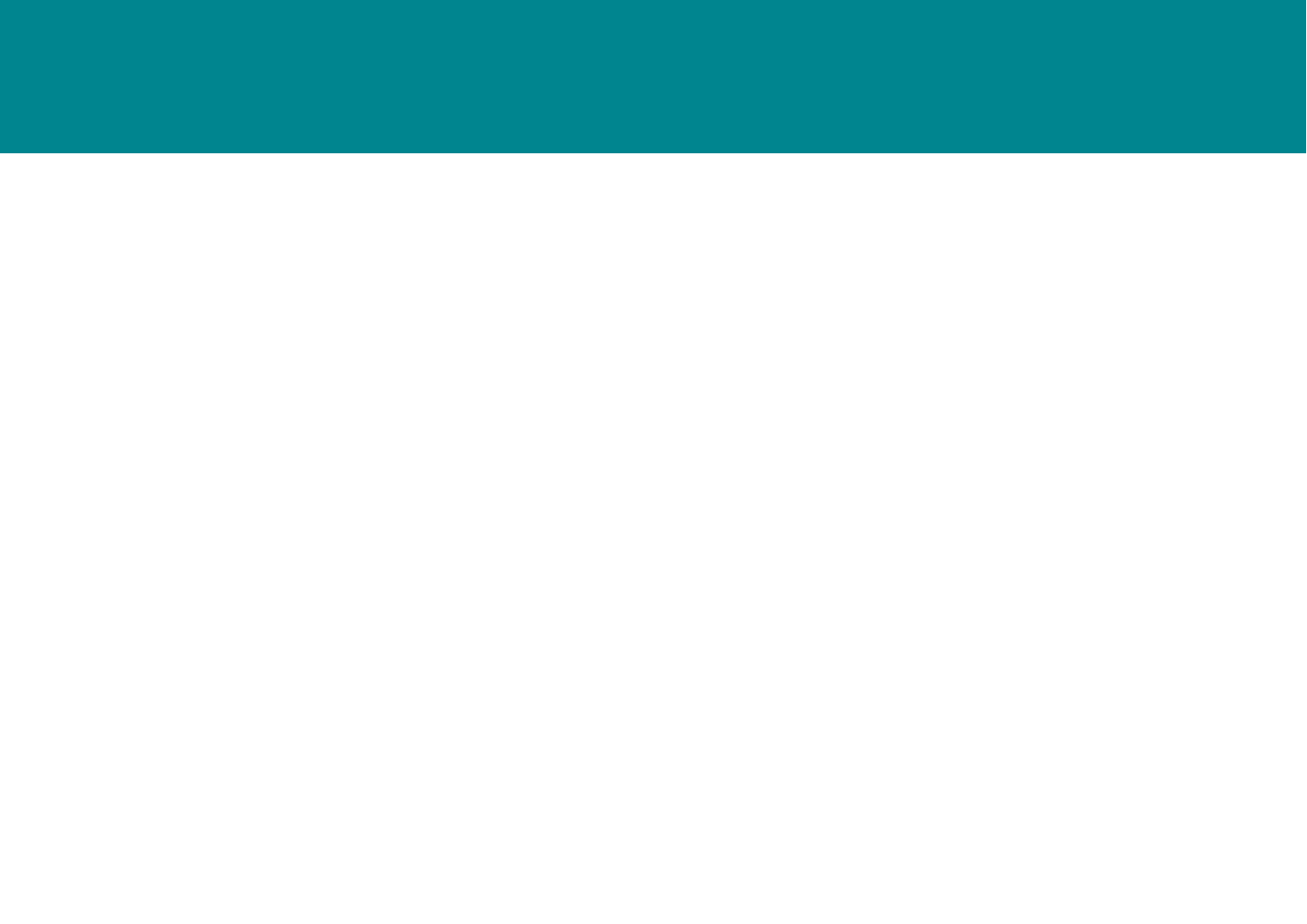

| This is your plan                                    | 1  |
|------------------------------------------------------|----|
| What this means for you and how you can get involved | 3  |
| <b>Our Vision for Fife - a Fairer Fife</b>           | 4  |
| What we know already                                 | 6  |
| Working locally to improve our communities           | 7  |
| Shared leadership and our resources                  | 8  |
| Delivering a Fairer Fife                             | 9  |
| <b>Outcomes</b>                                      |    |
| • Opportunities for all                              | 13 |
| • Thriving places                                    | 17 |
| • Inclusive growth and jobs                          | 21 |
| • Community led services                             | 24 |
| <b>Appendices</b>                                    |    |
| • Associated Plans                                   |    |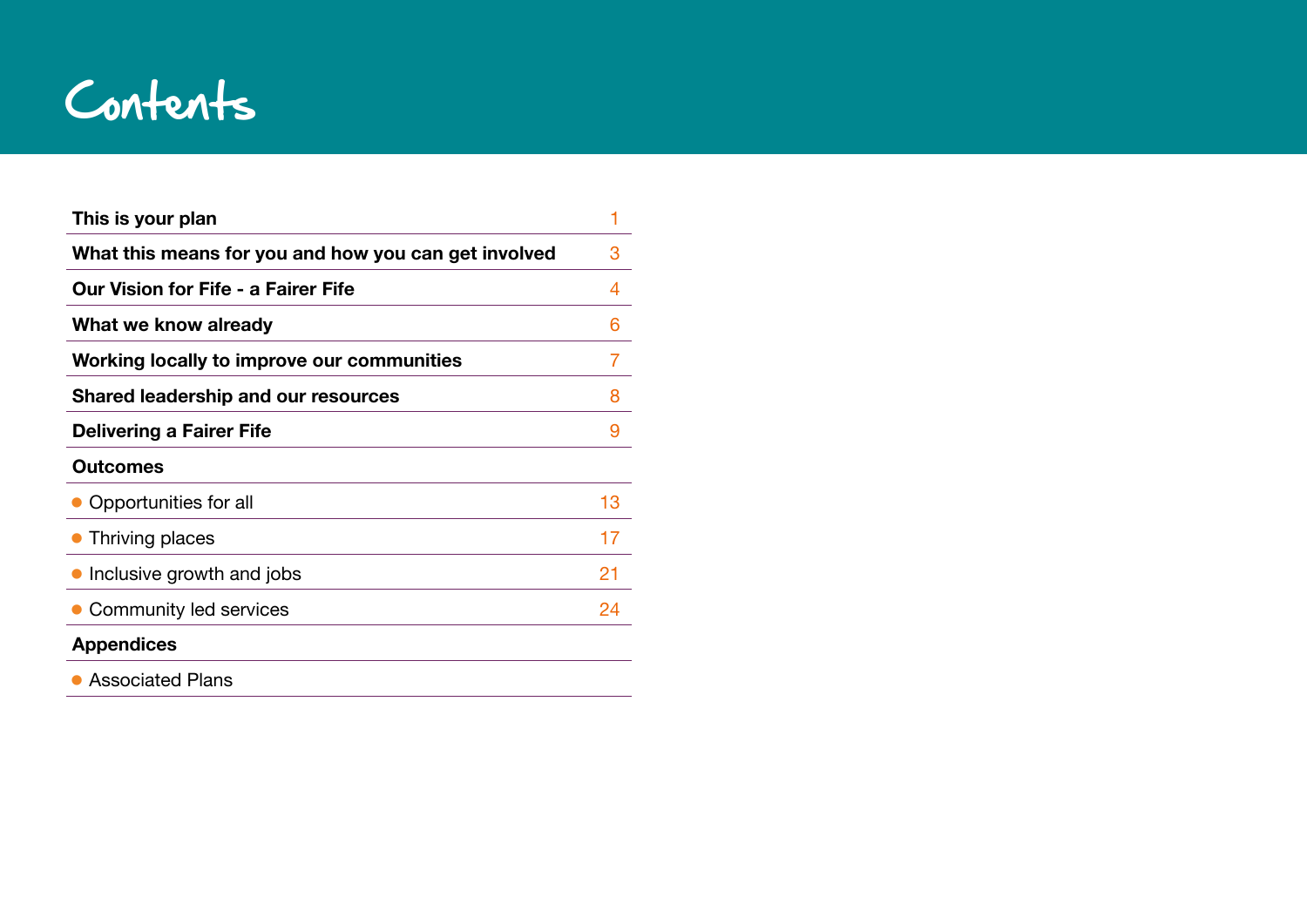# This is your plan

The Fife Partnership is Fife's community planning partnership. Our job is to bring together local public service providers and communities to improve the quality of life for people who live in, work in or visit Fife. Over the next ten years, we will put people and communities at the heart of everything we do as a partnership.

We will build on the good work that has already been done in order to bring about even greater improvements for Fife's communities. This will need drive, enthusiasm and courage. As you'll see as you read this plan, we don't think that being average is good enough. Because of the inequalities that exist across Fife, an average performance means that some people and some places are losing out. So we want Fife to be exceptional, not just average.

Despite all the changes and uncertainty in the world at present, we aim to be forward looking and ambitious for Fife. So this plan focuses on creating opportunities for young people and families, as well as on creating thriving places where everyone has opportunities to play a full and active part in Fife's social and economic life. We intend to create public services that are led by the needs and wishes of communities. A big part of what we plan to do is to involve local communities in designing places and services and, if they want to, in helping to deliver their own improvements. This could mean communities taking on responsibility for some local assets, such as community halls, libraries and open spaces. Wherever community groups want to play a bigger part in community planning and delivery, we'll do our best to support them. The Plan for Fife is Fife's new community plan. It aims to deliver real improvements for the people of Fife. It doesn't cover everything we aim to do over the next ten years, but it provides a clear focus for all our other plans. Sitting alongside this plan are the Local Development Plan (FIFEplan), which deals with physical and spatial planning issues, and the Climate Change Strategy, which sets out what we plan to do to address climate change and its likely impacts. We also have seven local community plans – one for each of our local committee areas. (See Figure 1.)

We don't intend to create complicated processes to deliver this plan – wherever we can, we aim to simplify these.

We hope you support this Plan for Fife and that you feel you can get involved in creating a Fairer Fife over the coming weeks, months and years.

**Cllrs David Alexander and David Ross, Co-chairs, Fife Partnership** November 2017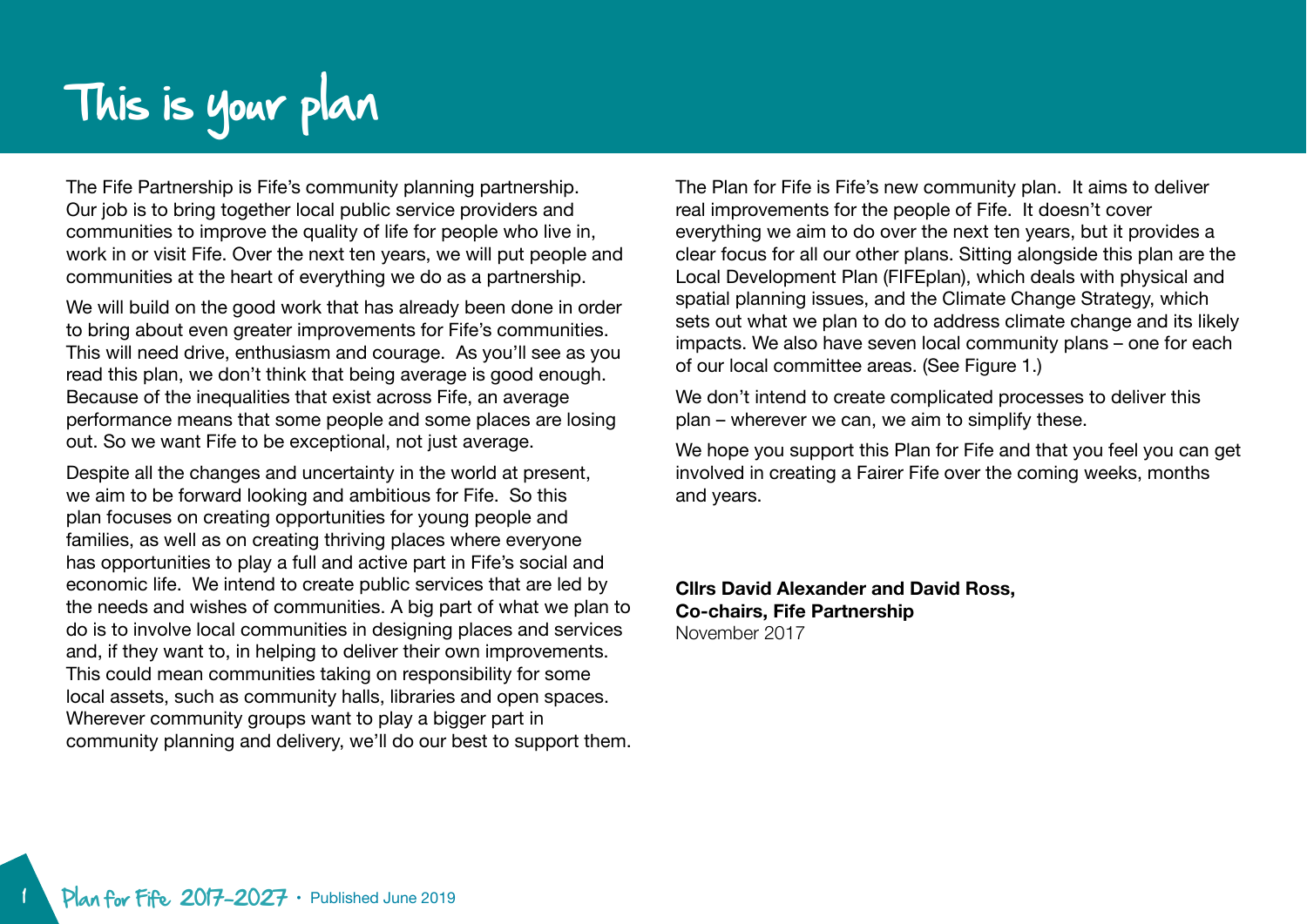### Plan for Fife

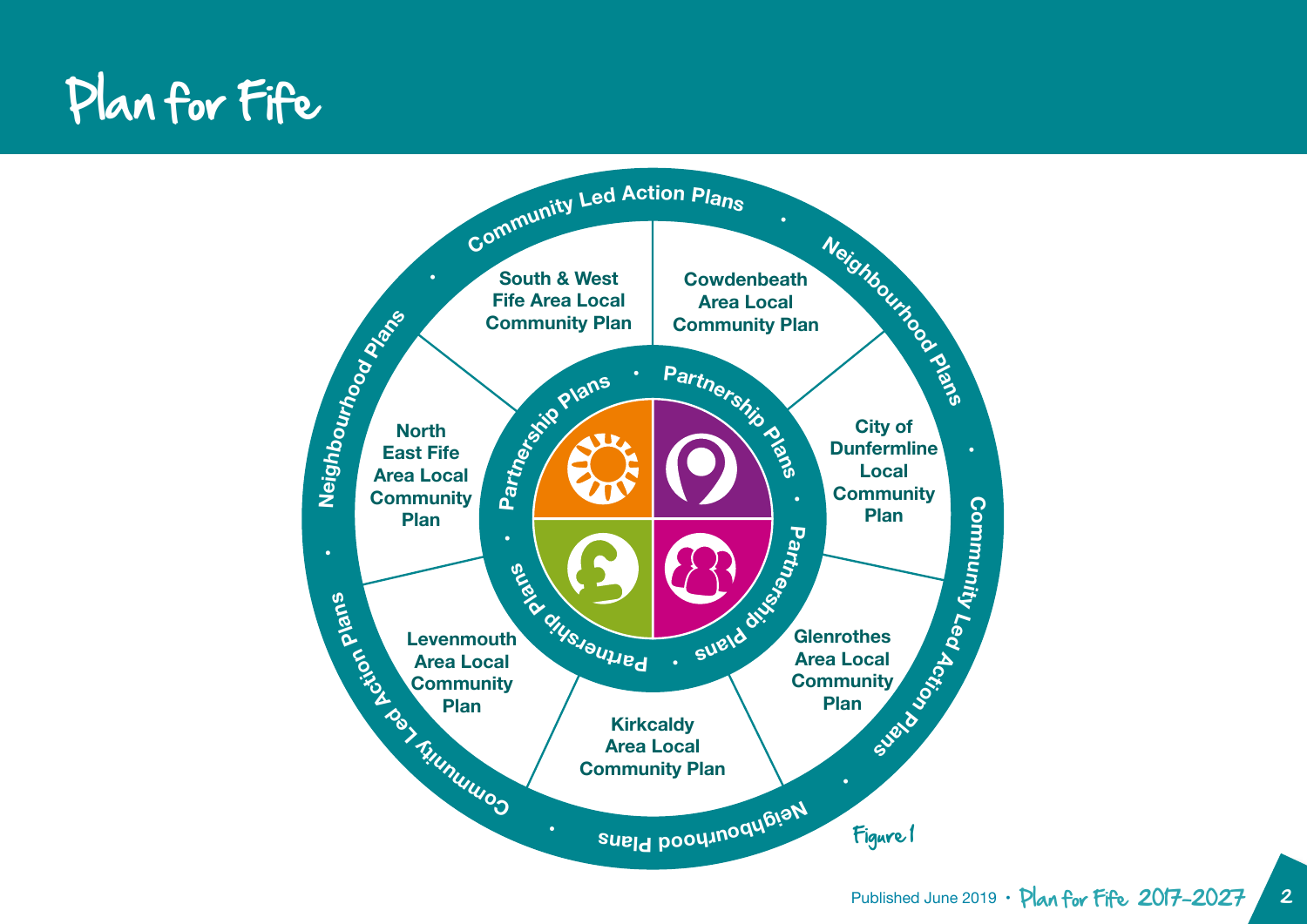### What this means for you, and how you can get involved

Many groups and organisations are already making a real difference in communities across Fife. We want to encourage others to get involved and make it easy for people to work with us to make a difference in Fife. We are encouraged by the positive responses we've received to our consultation on the draft plan and we'll continue to work with people in local communities to involve them in decisions that affect them.

Here are some ways you can get involved:

- **.** Visit www.fifedirect.org.uk/letstalk to keep up to date with what is happening;
- **.** If you would like to become more involved and give us your views on a range of topics, you can become a member of the **[Fife People's Panel](http://www.fifedirect.org.uk/peoplespanel)**;
- **.** Why not **[pledge your support for a Fairer Fife](http://fairer.fife.scot)**?;
- Volunteer in your local community or join a local group you can get information via **[Fife Voluntary Action](http://www.fifevoluntaryaction.org.uk)**;
- **Community groups can submit a [participation request](http://www.fifedirect.org.uk/peoplepower) to public** organisations if they would like to take part in planning how services can be improved;
- **If you are a local business, there are a number of useful [networks](http://www.fifedirect.org.uk/businessvoice)** you can join.

There will also be opportunities to get involved in the work we do in local communities through local community planning.

### How we will let you know how we're doing

We will produce an annual report in September each year. This will provide information on:

- $\bullet$  How we've changed the way we work in partnership and with communities;
- What we have done to improve the outcomes set out in the Plan for Fife;
- $\bullet$  How we have used our resources to deliver activities and outcomes;
- $\bullet$  How we have been working with local communities to plan and deliver improvements;
- What we have achieved through our local community plans and neighbourhood plans.

If you would like to let us know what you think about the work we are doing in Fife, please visit **[www.fifedirect.org.uk/letstalk](http://www.fifedirect.org.uk/letstalk)**.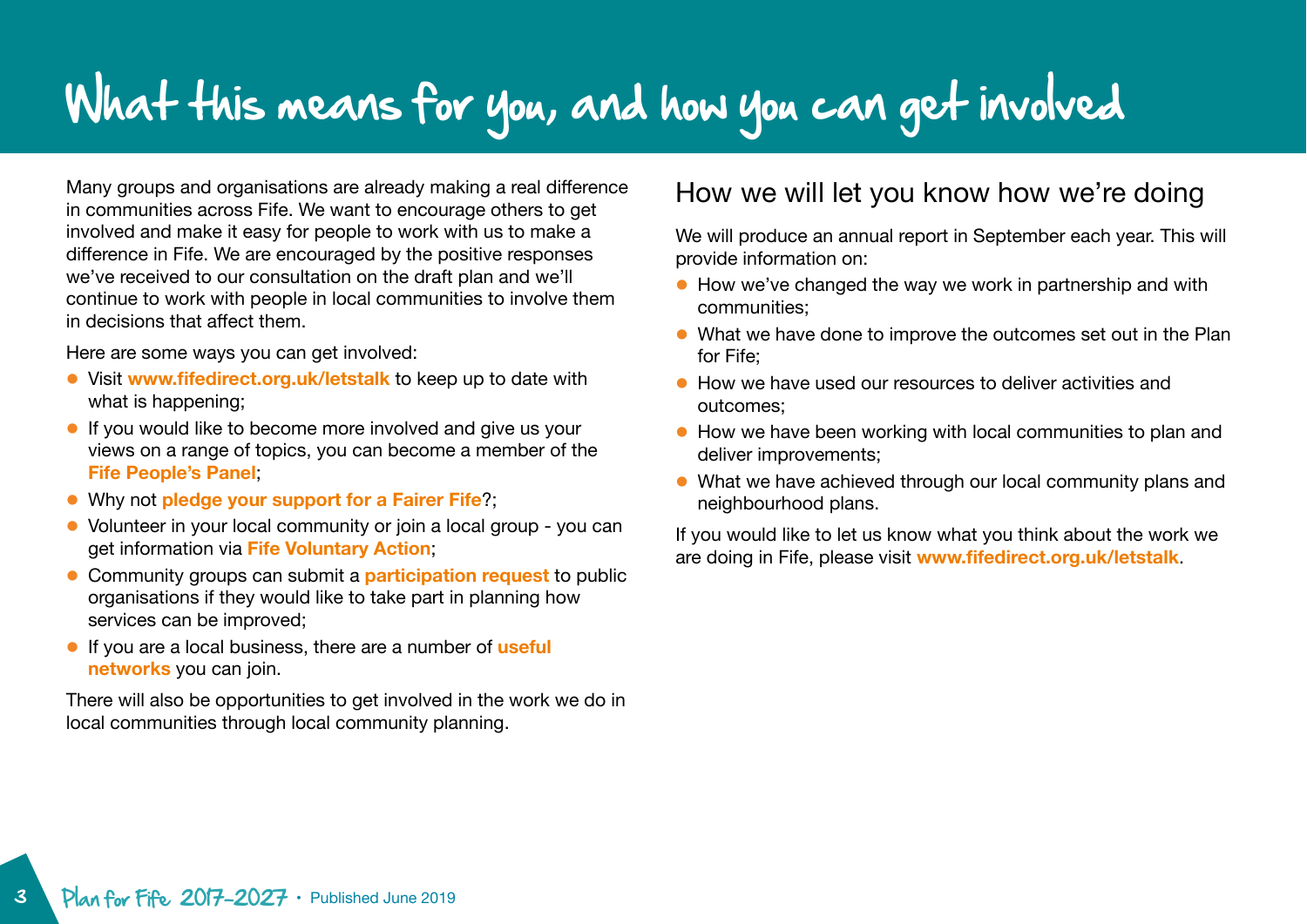### Our Vision for Fife - A Fairer Fife

By 2027 we want Fife to be a place where all residents live good lives, make informed choices and have a sense of control so that they can reach their full potential, and where all children are safe, happy and healthy. We also want Fife to be a place where we make best use of our assets and facilities, while sustaining them for future generations.

In September 2014 the Fife Partnership set up the independent **[Fairer Fife Commission](http://fairer.fife.scot/fairer-fife-commission/)**. The Commission's remit was to:

'Take a strategic overview of the scale, scope and nature of poverty in Fife and the effectiveness of activity currently undertaken to address such poverty, and to report with recommendations to Fife Council and Fife Partnership by November, 2015.'

The Commission considered a range of evidence, including hearing from people who have direct experience of poverty.

The **[Fairness Matters report](http://wordpress.fifedirect.org.uk/fairerfife/wp-content/uploads/sites/24/2016/11/Fairness_Matters_Report_2015.pdf)** was published in November 2015, and the Fife Partnership agreed to all its recommendations. The Partnership made a commitment to work together to deliver on these recommendations by 2030.

The Fife Partnership also agreed to fully refresh our existing community plan in line with the Community Empowerment (Scotland) Act 2015.

We're responding to the Fairness Matters challenge to be ambitious for Fife by putting a Fairer Fife at the heart of our new plan. We aim to reduce inequalities and to promote fairness in everything we do. This will involve a big effort by all our partners, including the Third Sector and the business community. All our partners recognise that having a Fairer Fife will benefit everyone.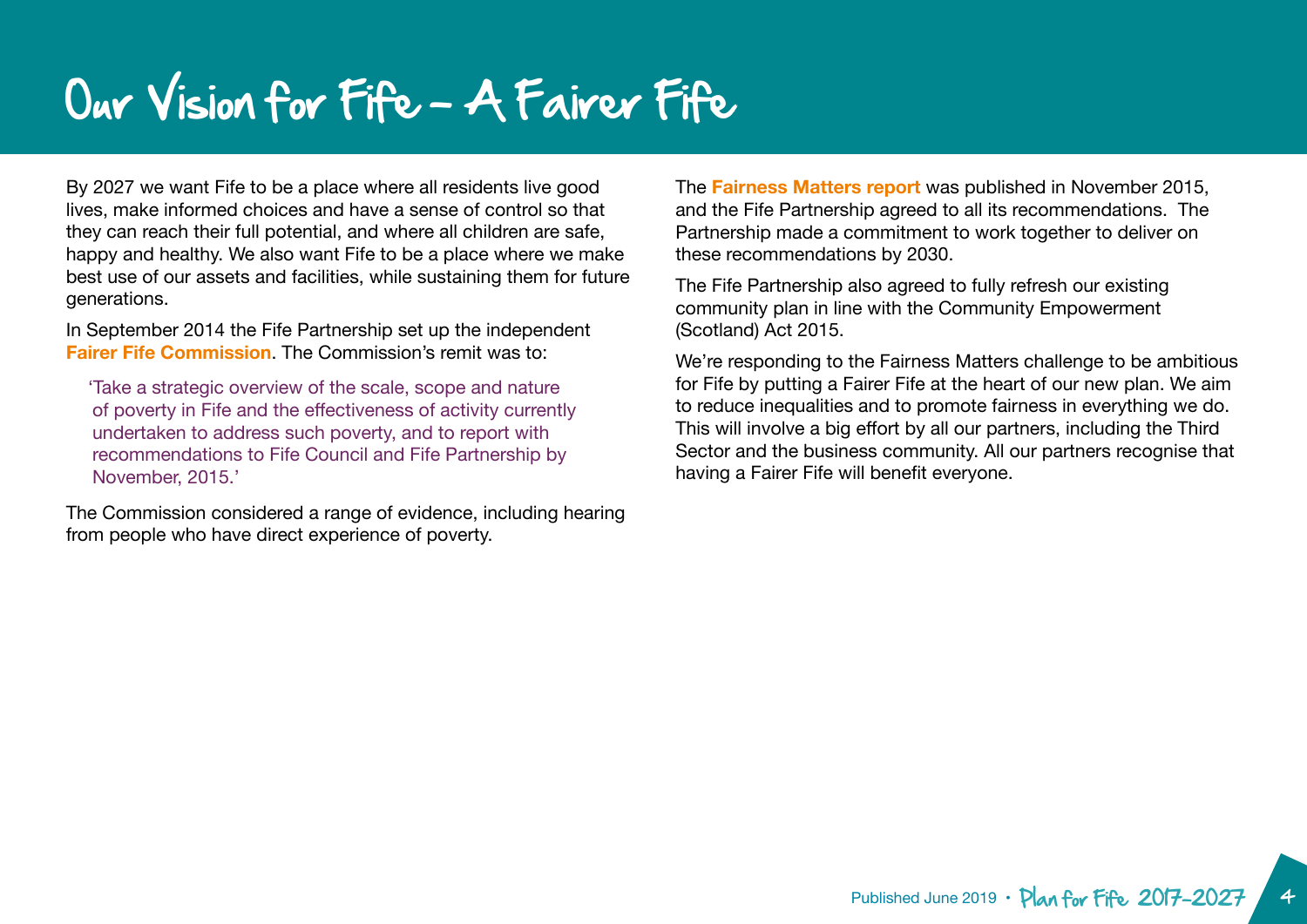# Priority Themes

Within this overall vision, we have identified four priority themes to direct our work over the next ten years. These are:



Opportunities for All is about ensuring that no-one is left behind. We aim to ensure that everyone can access opportunities in education, training, jobs and wider society, and have equal access to the support and advice they might need to support a fulfilling and decent life.



Thriving Places are safe, well designed and maintained places that promote wellbeing, where people are proud to be, and where they have access to the services and facilities they need at different stages of their lives.



Growth in the local economy should benefit everyone, and shouldn't pass people and places by. We will therefore focus on improving investment, growth and participation by businesses, people and communities, particularly in the Mid-Fife area. We aim to support businesses to grow and to make sure that communities benefit from new business investment.



Community Led Services means putting communities and service users at the heart of how we design services, and building on the strengths and assets we have in our workforce and in our communities in order to deliver valued services.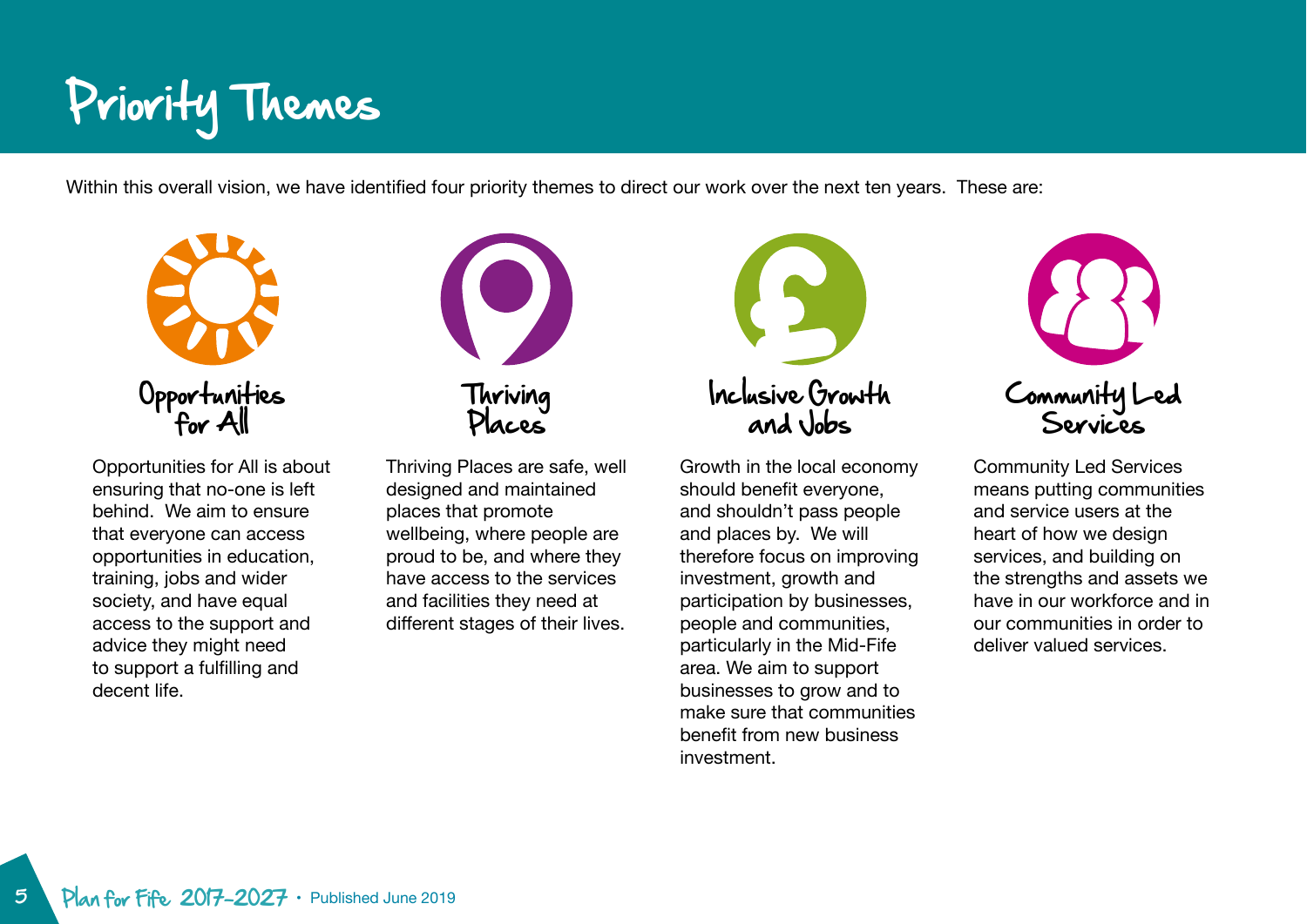# What we know already

Our Plan for Fife comes from a broad base of evidence that has been gathered using local and national information.

The **[Fife Strategic Assessment](http://publications.fifedirect.org.uk/c64_StrategicAssessment2017final.pdf)** provides an overview of Fife for organisations that are planning and providing services. It uses local and national research to help us understand different aspects of life in Fife. We have also carried out a number of local assessments to look at the issues affecting each of Fife's seven local committee areas.

As well as this, we have examined local and national data on health and social care. **[Fife's Health and Social Care Partnership](http://www.fifehealthandsocialcare.org)** has developed local profiles to work with people to plan and measure services in Fife's seven areas. These profiles include information on people's health, home care provision, housing and carers, as well as information about community facilities, and people's views about social care and health services.

### What does the evidence tell us?

- **The national and international context** is having a greater impact than usual on local issues in Fife. This includes the effects of the 2008 global financial crisis, UK recession, welfare reform and uncertainty around Brexit and Scottish independence.
- **Demographic changes** present major challenges, especially the growing number of people aged 75 and over, and the declining ratio of working age people who help support the wider population.
- **Progress in achieving community planning outcomes**, such as jobs, incomes and better health, tends to follow national averages rather than being exceptional. But the Fife 'average' disguises a number inequalities experienced by many residents.
- **Mid-Fife** presents a number of challenges. It has some of the poorest outcomes in Scotland in areas like jobs, health and deprivation. The area is generally doing less well than we would expect based upon the make-up of its population. This is partly due to poor connections with the rest of Fife and Scotland.
- **Population groups** that are aren't doing as well as expected include people living in rural areas and people living in hardpressed circumstances.
- **Inequality** continues to increase and this is a major risk for Fife.
- **Making better use of assets** provides an important opportunity to improve outcomes. This includes areas like tourism and the use of public assets, like the countryside and historic buildings.
- **Welfare reform** will have a major impact on many people in Fife and on the local economy.
- l Fife faces **economic challenges**. It has a much lower gross value added (GVA) than might be expected, very high unemployment in some areas and a challenging economic climate ahead.
- **Climate change** is the main environmental challenge, and risks from flooding are major concerns.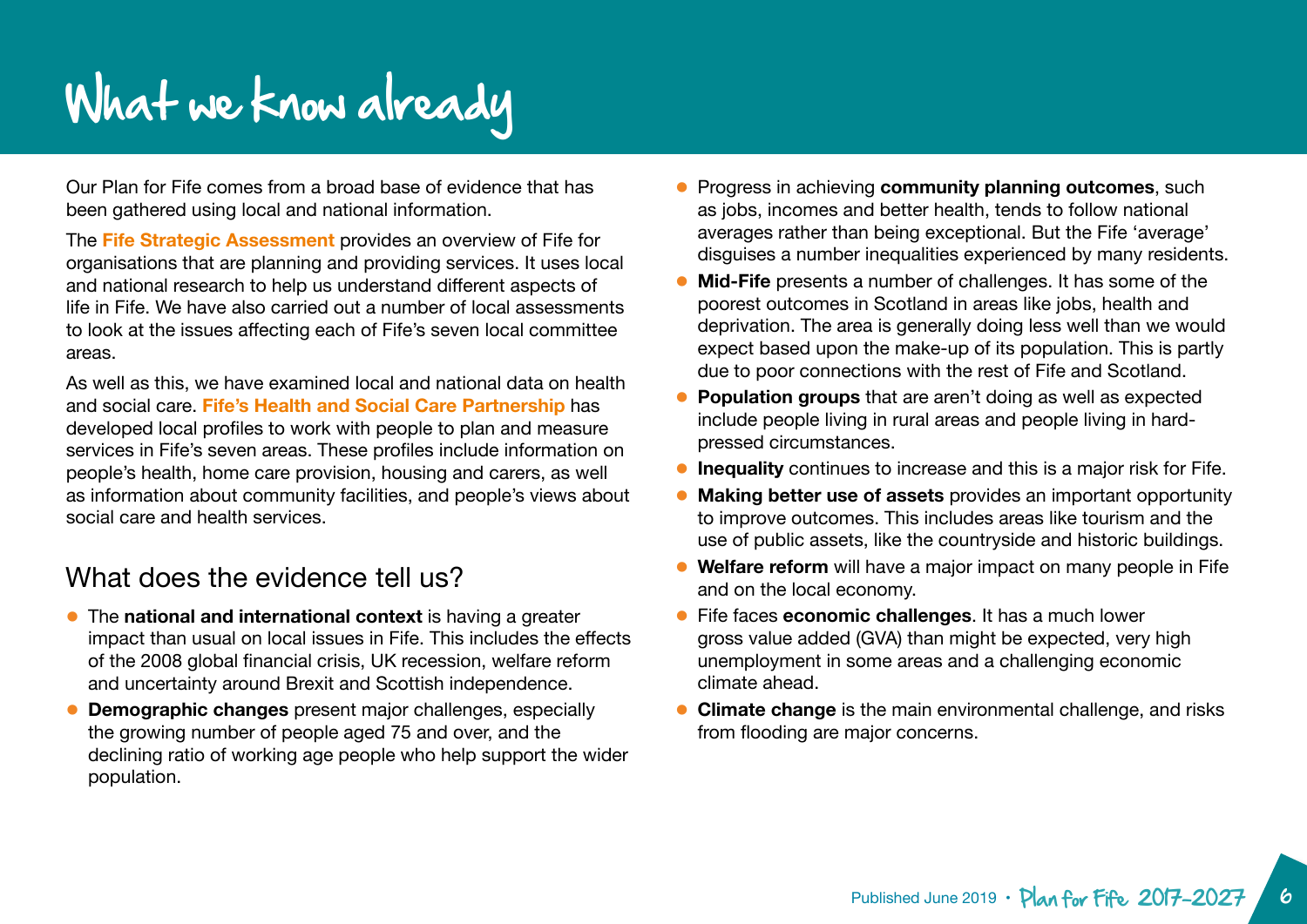# Working locally to improve our communities

The Fife Partnership has already prepared a local community plan for each of Fife's seven local committee areas. We will continue to support local community planning and continue to decentralise services and decision making to local areas.

We will review and update our local community plans on a regular basis – highlighting the key challenges and opportunities for communities across Fife. They will also identify the main priorities for local people, and will be used to plan partnership activity and to help allocate resources. The plans will reflect the four main priorities set out in the Plan for Fife.



At the same time, the Health and Social Care Partnership is developing seven locality and cluster plans. These will be used to help plan and co-ordinate the delivery of health and social care services across Fife. Along with other plans, like local policing plans, these will be a key part of our local community plan delivery arrangements.

The Plan for Fife focuses on how partners can work together more effectively to create a Fairer Fife. As well as focusing on the four priorities, we also aim to produce a number of targeted neighbourhood plans over the next three years. Work is underway to extend and develop Fife's approach to neighbourhood planning. This will build on existing work, while meeting the requirements of the Community Empowerment Act. These plans will help us to target our efforts in those areas in Fife that are facing the biggest challenges. We'll identify a number of smaller neighbourhoods across Fife that are currently experiencing the poorest outcomes in areas such as jobs, incomes, health and housing. We'll then work with people in the local community to identify how best we can support them to address these issues and build successful and thriving places.

All community planning partners are committed to working together to make this happen. Much of this work is already happening in local neighbourhoods, but by developing neighbourhood plans, we aim to co-ordinate our collective efforts much more effectively. A number of areas already have community action plans in place, and these will continue to provide a focus for local improvement work.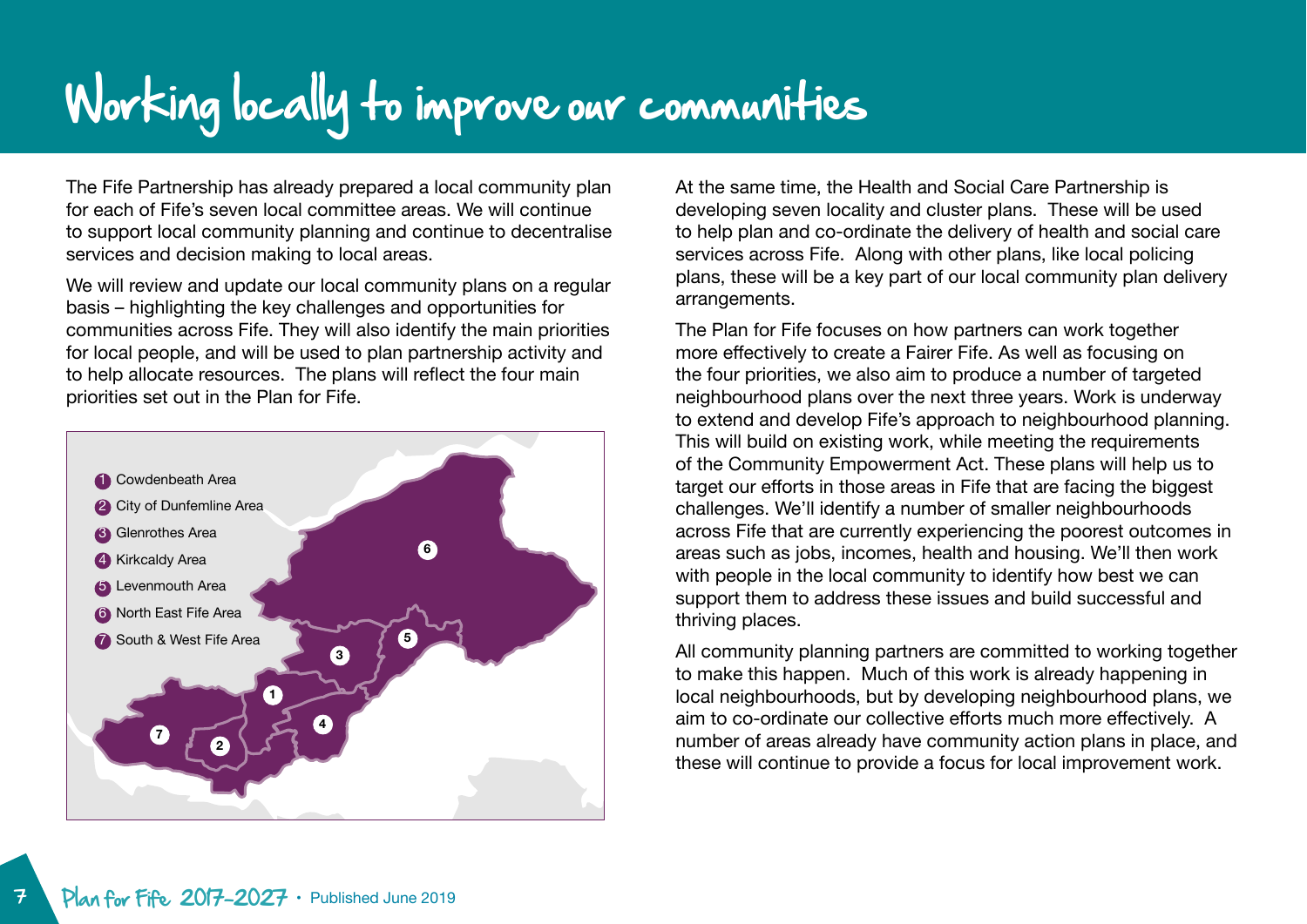### Shared leadership and our resources

By 2027 we aim to achieve a Fairer Fife through the development of services and approaches which:

- **e** encourage people to take responsibility and make a difference
- build self-belief and confidence in people and communities
- l promote organisational cultures that are facilitating and enabling
- $\bullet$  integrate provision and work with communities to get the design right
- **.** devolve decision making and strengthen accountability locally
- focus on prevention, anticipation and collaboration in our use of public resources

Partner organisations are committed to working together and with communities to make Fife a fairer place. We all have our individual plans and we will continue to deliver local services to the best of our ability given current financial challenges. At the same time, we aim to come together to improve the way we work to make a real difference for those parts of Fife, and those people, facing the biggest challenges.

The overall Fife Council revenue budget for 2017/18 is £771 million. The Council employs over 14,600 people. Other partners, notably NHS Fife, contribute further resources. NHS Fife has a budget of £766 million in 2017/18, of which £342 million is managed by the Health and Social Care Partnership. Fife College has a budget of over £47 million and over 1,100 members of staff. Other partners, like Police Scotland, Scottish Fire and Rescue Service and Fife's Third Sector also bring considerable resources to the table.

Public and Third Sector organisations will have to make substantial financial savings over the next few years, and some of these will have an impact on the services we deliver. However, there are still substantial resources available to make a real difference for the people of Fife. Wherever possible, we'll share our resources – including knowledge, people, buildings and vehicles – to deliver a 'One Fife' approach to public services.

Over the next few years, we'll be looking to use our collective resources much more efficiently, and much more effectively, to support the delivery of our shared priorities. We'll regularly review whether the way we use our resources is what's needed in order to meet our ambitions. We'll then make any changes that are needed.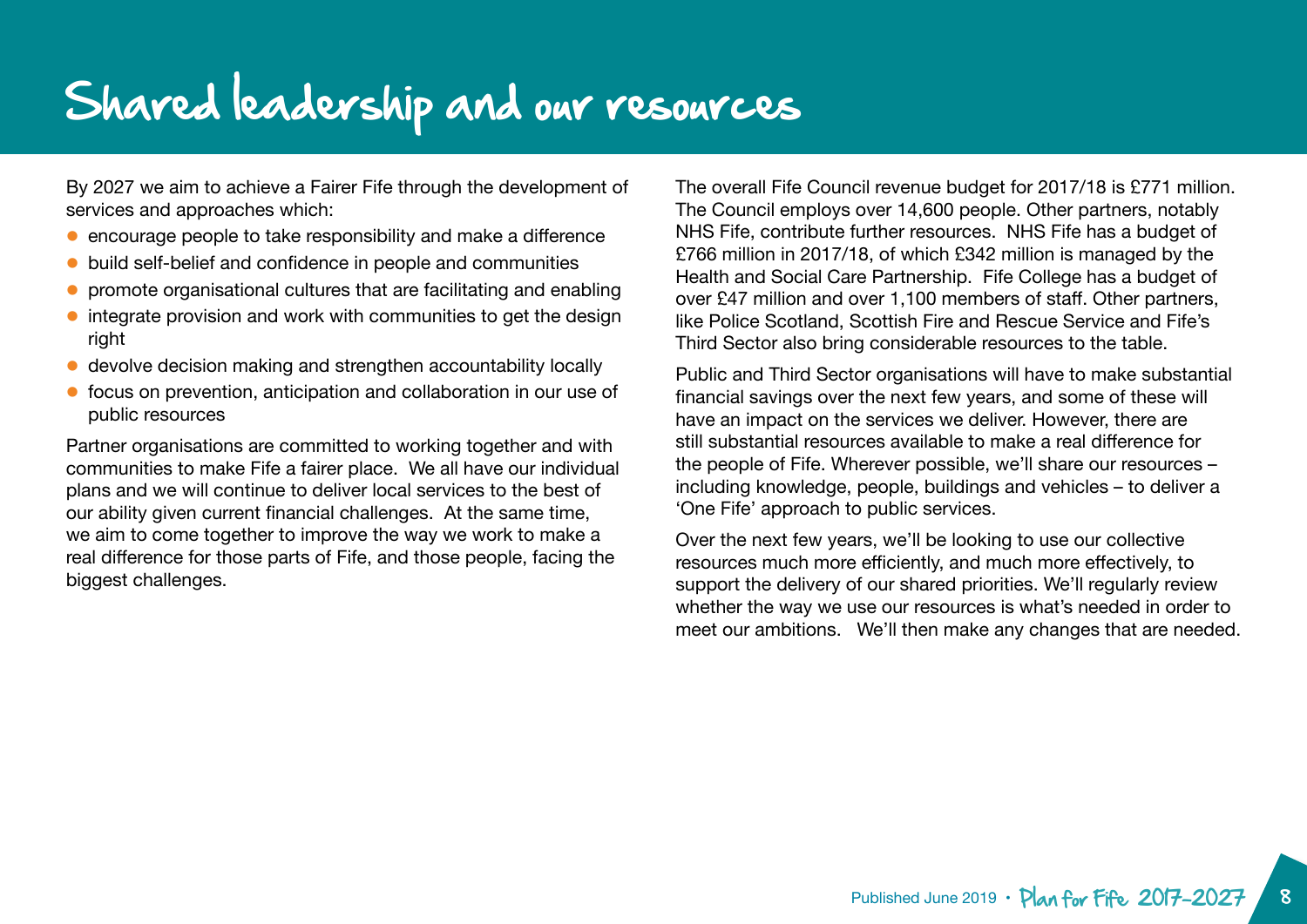## Delivering a Fairer Fife

Figure 2 provides a delivery framework for the new Plan for Fife. This puts tackling inequalities at the centre of the plan, with a focus on making Fife fairer running through everything we do. The following sections go into more detail about each of the four priority areas, highlighting the main challenges and what we plan to do to meet these challenges. The Plan for Fife is the overall community plan for Fife, sitting alongside our **[Local Development Plan](https://www.fifedirect.org.uk/topics/index.cfm?fuseaction=page.display&p2sid=D61AC1F5-DD4B-CE6A-51E3BDDED79D5ABC&themeid=2B482E89-1CC4-E06A-52FBA69F838F4D24)** (FIFEPlan), which covers spatial and physical planning issues, and the **[Climate Change Strategy](http://publications.fifedirect.org.uk/c64_FEP-Climate-ChangeStrategy-2014.pdf)**. The plan will be delivered through a number of outcome delivery plans. The main delivery plans are listed in Appendix 1. These plans provide further information about the actions set out in the following sections.

The **[Fife Partnership Board](https://www.fifedirect.org.uk/news/index.cfm?fuseaction=committee.detail&servid=854A4CCF-CE24-3C49-325752C9298CE280)** will oversee the delivery of the Plan for Fife. The Partnership Board includes many of Fife's key community planning partners. Other key partners are represented on a number of partnership groups, which will oversee delivery of key actions.

To make sure we're making progress towards a Fairer Fife, we have identified **[12 Plan for Fife ambitions](#page-13-0)** across four outcome themes. (Figure 3).

We'll use these 12 ambitions to measure how well we're doing and these will be reported to the Fife Partnership Board and relevant Council committees on an annual basis.

A **[performance framework](#page-14-0)** has been developed to help ensure that progress in achieving the 12 ambitions and delivering the 24 'areas of focus' is monitored. (Figure 4).

The performance framework will sit side by side with the **[Fife](http://publications.fifedirect.org.uk/c64_StrategicAssessment2017final.pdf)  [Strategic Assessment](http://publications.fifedirect.org.uk/c64_StrategicAssessment2017final.pdf)** so that performance in delivering the Plan for Fife can be interpreted alongside the other plans and strategies in place. The **[State of Fife](http://www.fifedirect.org.uk/fifeperforms)** will be reported on an annual basis using a State of Fife Index. This will allow the Plan for Fife ambitions to be reviewed, actions considered and decisions made on a range of levels. It will allow the Council and its partners to consider new opportunities, initiatives that are no longer required, or changes in direction that may be needed to keep the Plan on track.

We'll set out our progress each year in an annual report, and we'll review the Plan every three years to take account of any changes in the challenges and opportunities we have in Fife. Most importantly, we'll continue our conversations with Fife's communities to make sure that we're making the changes that people want and need to enable everyone to live safe, healthy and happy lives.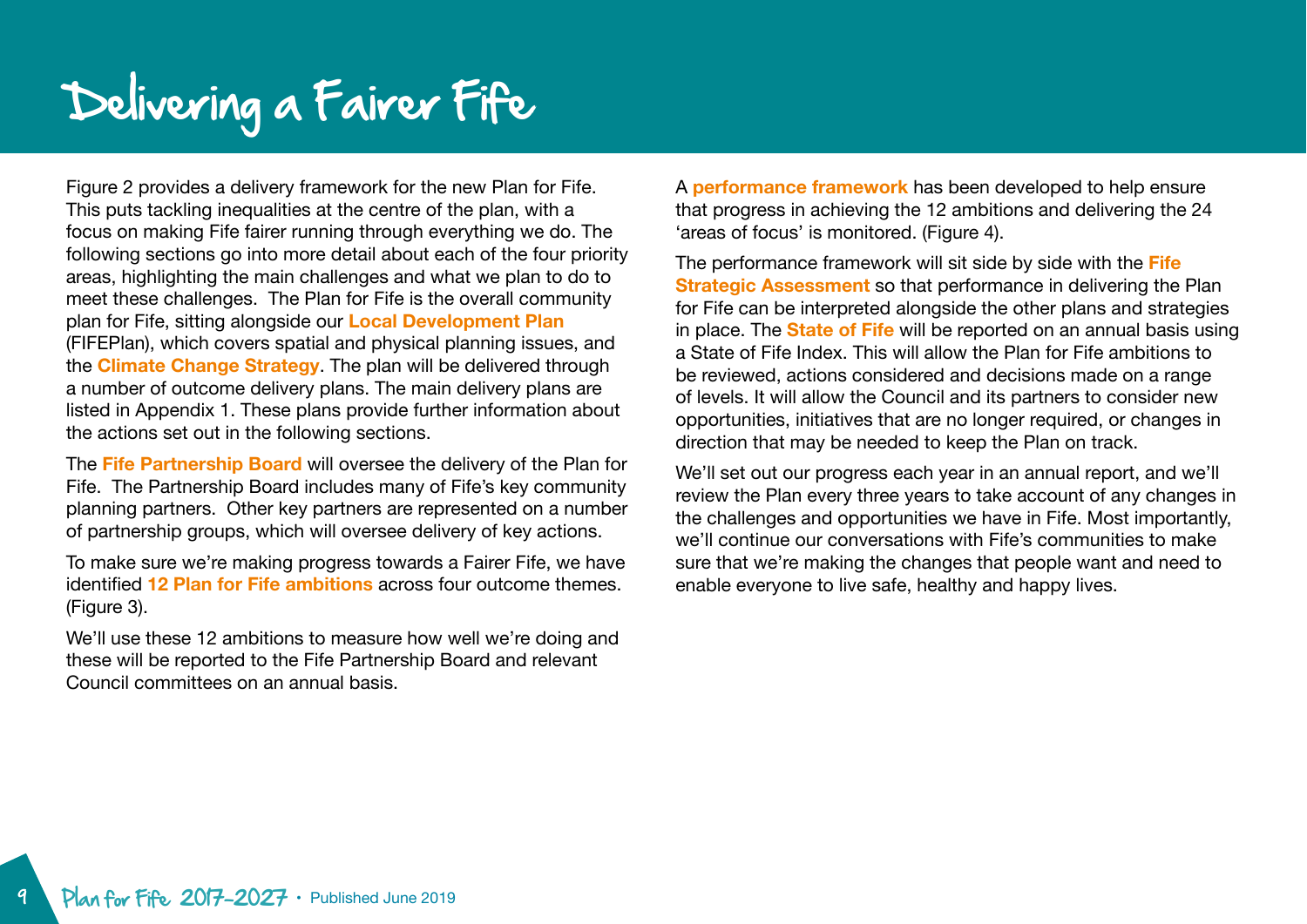# Plan for Fife Delivery Framework

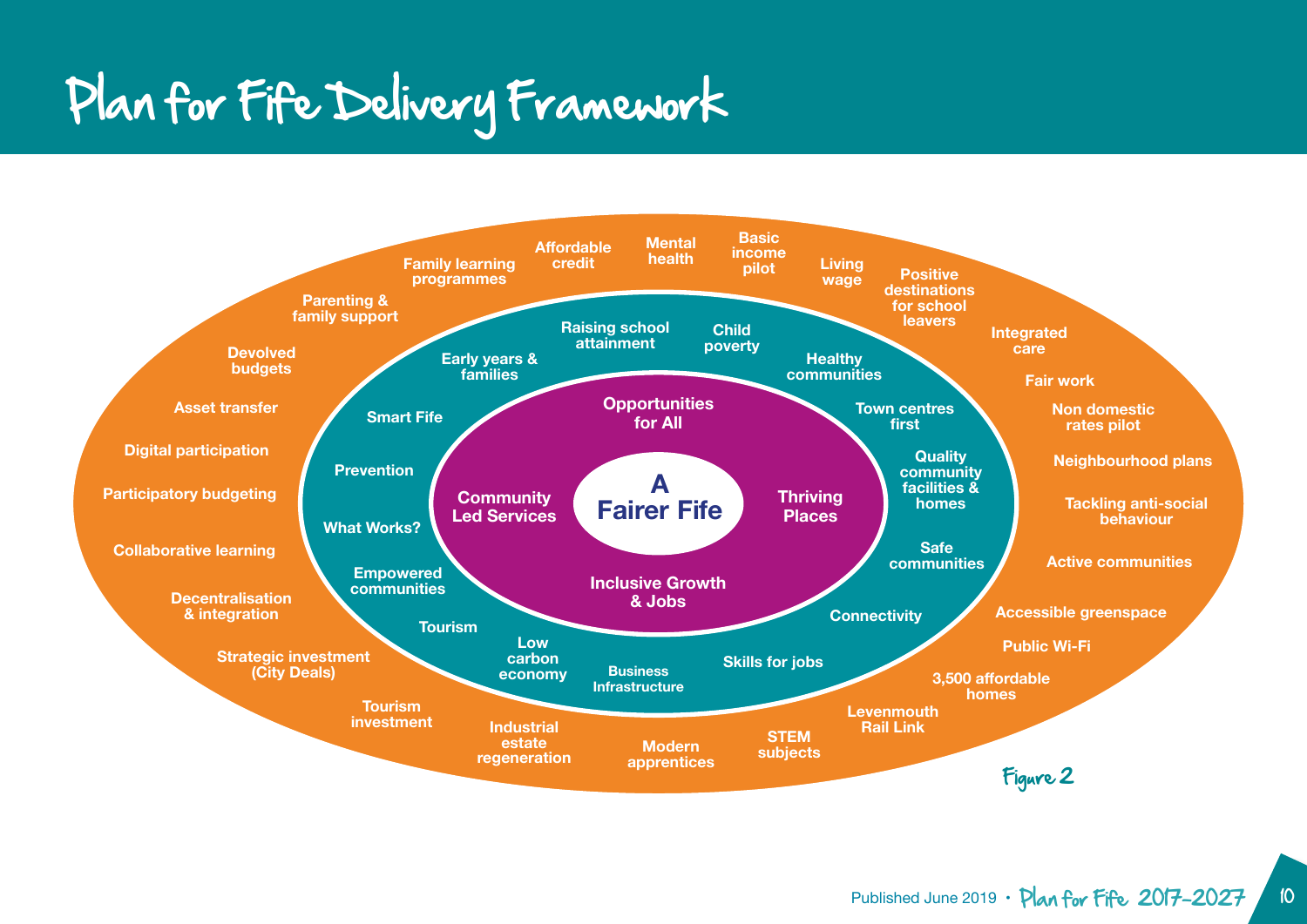### <span id="page-13-0"></span>Ambitions for Fife



- Fife has lower levels of poverty in line with national targets.
- 2. Educational attainment continues to improve for all groups.
- 3. Fife has reduced levels of preventable ill health and premature mortality across all communities.



- 4. Everyone has access to affordable housing options.
- 5. Fife's main town centres stand out as attractive places to live, work and visit.
- 6. All our communities benefit from low levels of crime and anti-social behaviour.
- 7. Every community has access to high quality outdoor, cultural and leisure opportunities.



- 8. Economic activity and employment in Fife is improving faster than in the rest of Scotland.
- **9.** Economic activity and employment in Mid-Fife is catching up with the rest of Fife and Scotland.
- **10.** Fife has year on year increases in visitor numbers and tourism spend.



- Our public services are more joined up and acting 'one step sooner'.
- 12. Fife's communities and individuals are more involved in local decision making and in helping to plan and deliver local services.

Figure 3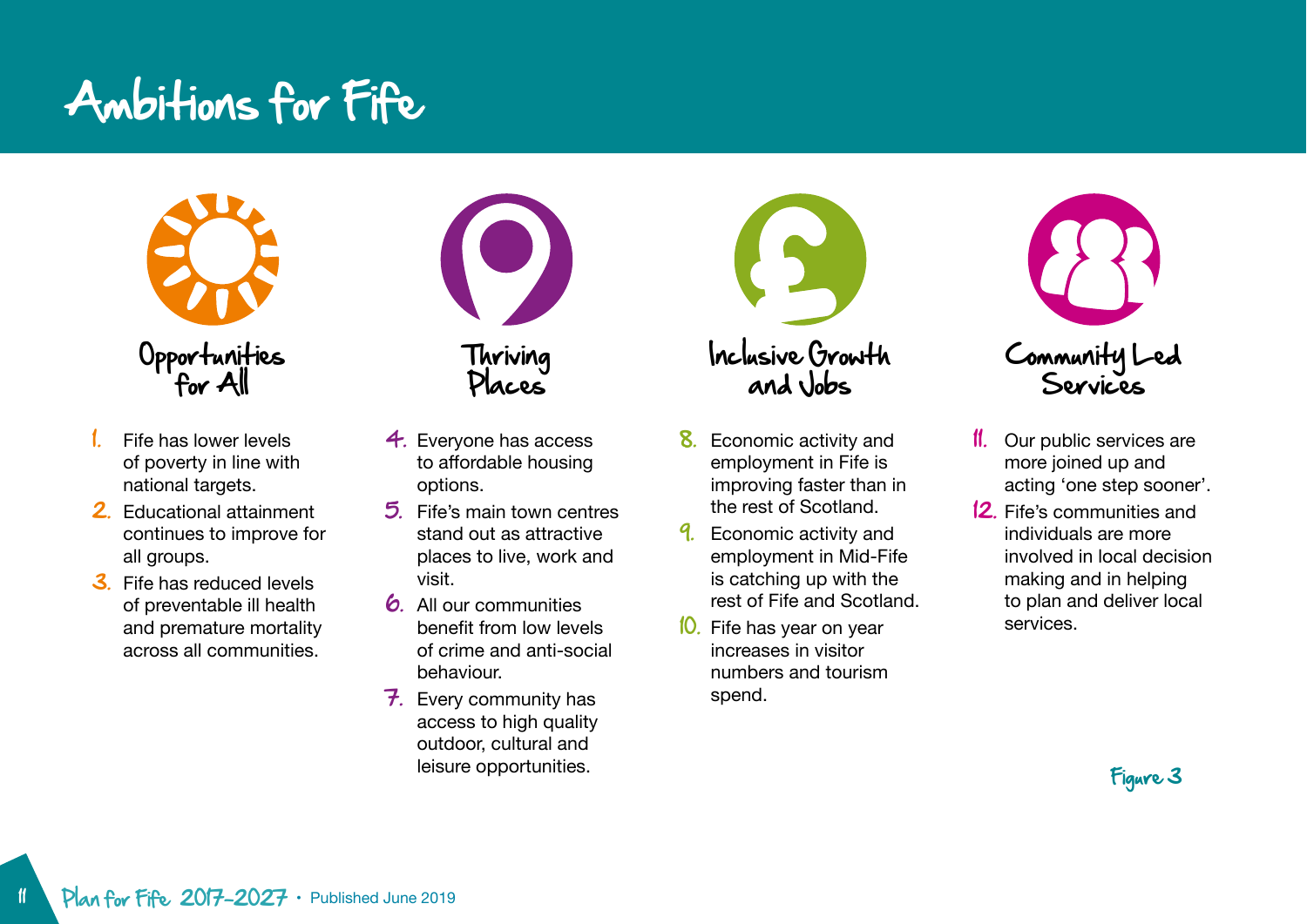### <span id="page-14-0"></span>Performance Framework

### **State of Fife**

A high level set of indices which show how the most important and fundamental aspects of life in Fife are doing. These are corrected for background trends to reveal our impact. They sit above the Plan for Fife and challenge our ambitions and objectives.

### **Ambitions**

Our ambitions for the Plan for Fife are a set of defined qualitative and quantitative measures which allow senior decision makers to assess the direction we are taking.

### **Expected Change**

The core thematic impact we aim to achieve with the Plan for Fife. These measures are checked against our ambitions and provide a way to ensure that on the ground delivery is achieving not only the right results, but the scale and ambition we require.

#### **Delivery**

Monitoring of delivered programmes and projects is critical. These measures provide a check that what we say we are doing is actually happening. Their impact is also measured and tested against the required outcomes.

Figure 4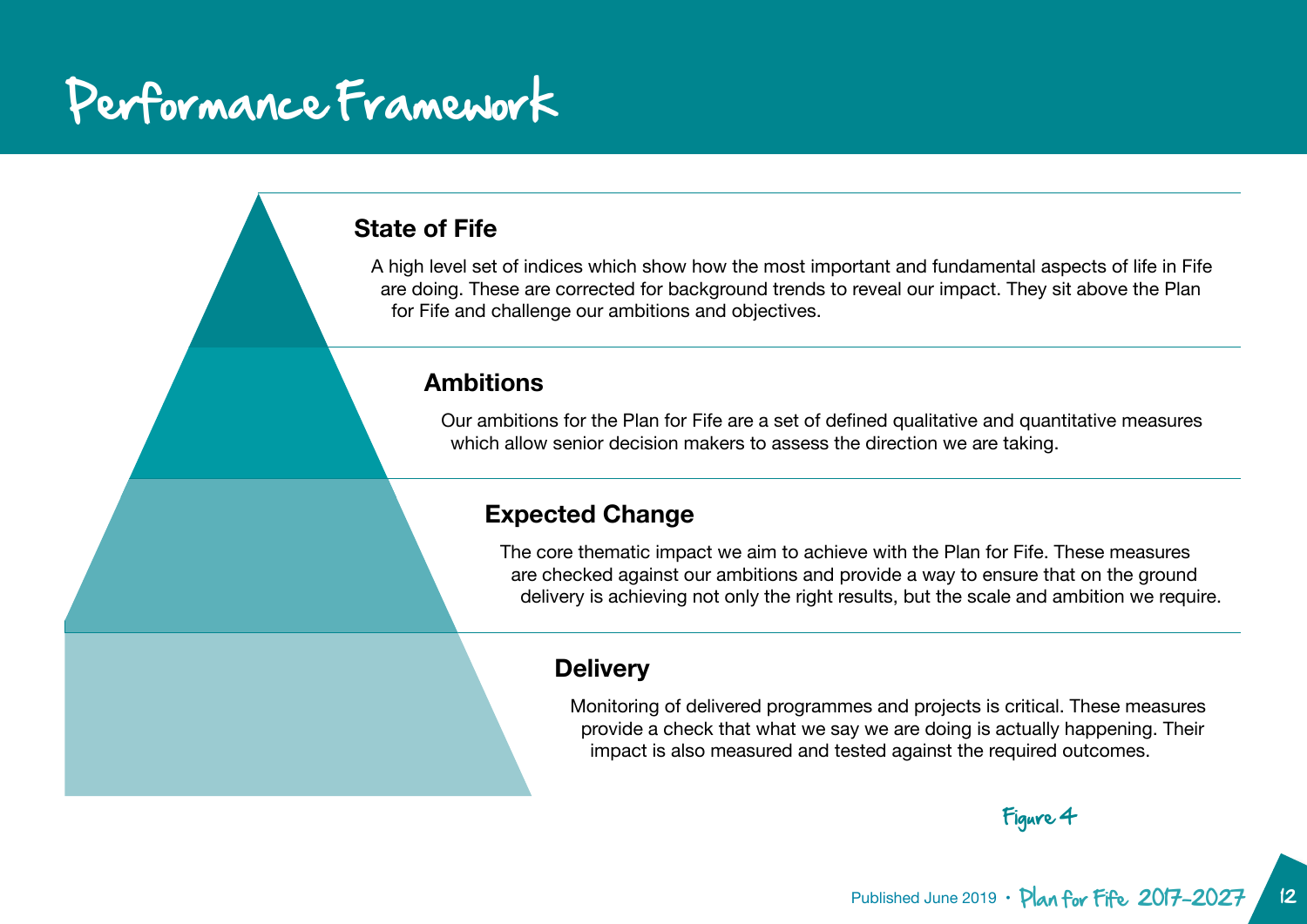

Opportunities for all is about ensuring that no-one is left behind. We aim to ensure that everyone can access opportunities in education, training, jobs and wider society, and have equal access to the support and advice they might need to support a fulfilling and decent life.

### **Our Ambition for Fife**

Many people in Fife have poorer access to opportunities than others. Mid-Fife has some of the poorest outcomes in terms of health, deprivation and jobs. Because of this, many people have less of a chance of realising their potential and of having good outcomes in areas like health and education. Living in poverty can severely limit people's opportunities. Around one in five children in Fife live in a low income household. More than a third of Fifers live in fuel poverty. Around 24,000 people are unsure about how they can pay for the food they need. One in ten of the working age population are considered to be 'employment deprived', i.e., they don't have access to the type and amount of employment they need to have a good quality of life. This situation is becoming worse. Welfare benefit changes are expected to lead to a loss of £153 million a year for households in Fife. This represents a significant loss to our local economy.

We intend to work closely together to eradicate deep and persistent poverty, to tackle the cost of living crisis, and to address issues that limit the aspirations of many Fife residents. We will particularly focus on promoting the life chances of young people. Only by doing this can we break the cycles of poverty and disadvantage that affect successive generations. Our children's services, together with our further education and health services, have a key role to play in achieving this. Elsewhere in this plan we set out a number actions to promote inclusive growth and jobs. The aim is not just to improve the labour market and economic prosperity, but to ensure that those most in need see the benefits from our activities. Some of our poorest communities are defined by their life circumstances rather than where they live – for example, lone parents, disabled people, people with limiting health conditions and looked after children.

### **Our Challenges**

- **Too many children in Fife live in poverty.**
- **•** Too few children are ready to learn when they start school. There are significant gaps in health, wellbeing and children's attainment between the most and least deprived areas in Fife.
- **Many people in Fife are unable to manage financially and suffer** from significant insecurity and lack of control as a result.
- People's life chances and ability to participate are being affected by physical and mental wellbeing and health inequalities.
- $\bullet$  We need to make sure that everyone without work, including people with a disability and with mental health issues, gains the skills and has access to the support they need to enter and sustain employment.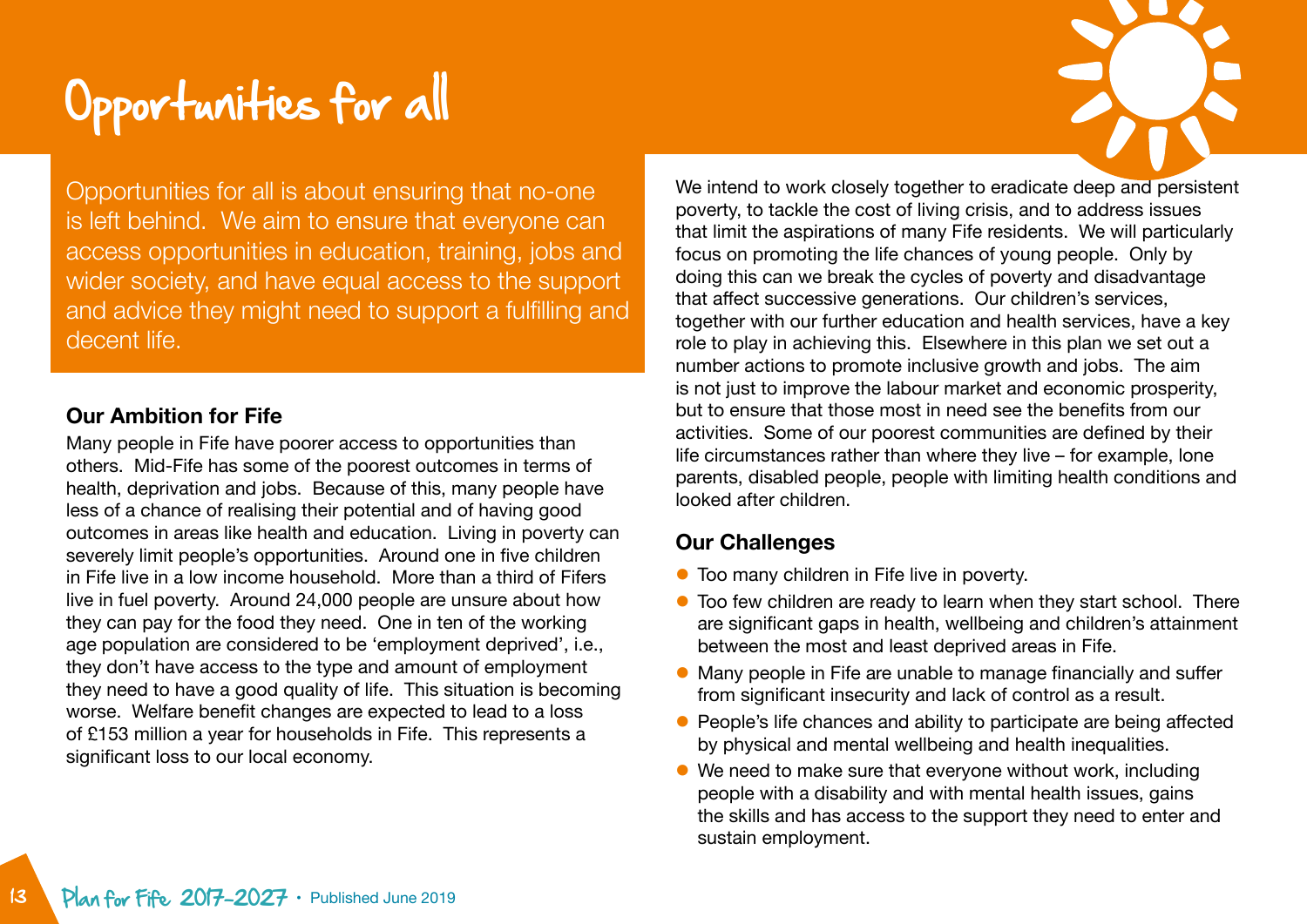

| <b>Our Focus</b>                                                                                                                                    | <b>Lead</b>      | <b>Expected Changes</b>                                                                                                                                                                                       | <b>Actions for 2017-20</b>                                                                                                                                                                                                                                                                                                                                                                                                                                                                                                                                                                                                                                                                                                                                                                                                 |
|-----------------------------------------------------------------------------------------------------------------------------------------------------|------------------|---------------------------------------------------------------------------------------------------------------------------------------------------------------------------------------------------------------|----------------------------------------------------------------------------------------------------------------------------------------------------------------------------------------------------------------------------------------------------------------------------------------------------------------------------------------------------------------------------------------------------------------------------------------------------------------------------------------------------------------------------------------------------------------------------------------------------------------------------------------------------------------------------------------------------------------------------------------------------------------------------------------------------------------------------|
| <b>Maximise household</b><br>income through<br>access to support,<br>affordable finance,<br>concessions and<br>benefits, affordable<br>energy, etc. | Eileen<br>Rowand | Improved levels of<br>household income and<br>individual confidence.<br>A coherent package of<br>support for people and<br>availability of sustainable<br>finance.<br>Reduction in levels of fuel<br>poverty. | • Co-ordinate support locally to deliver mitigation measures and<br>monitor the impact of welfare changes.<br>• Promote access to affordable credit and banking facilities.<br>• Promote Fife as a Living Wage region and look at the role of<br>procurement in supporting this.<br>Integrate accessible income maximisation at key points in<br>service provision across the partnership.<br>Improve advocacy and support to enable families and<br>pregnant women to deal with benefit changes, maximise<br>income and be more financially resilient.<br>Develop our approach to concessions and cost reduction to<br>ensure cost is not a barrier to participation.<br>Identify and address cost barriers to participation in school.<br>• Reduce the number and percentage of households<br>experiencing fuel poverty. |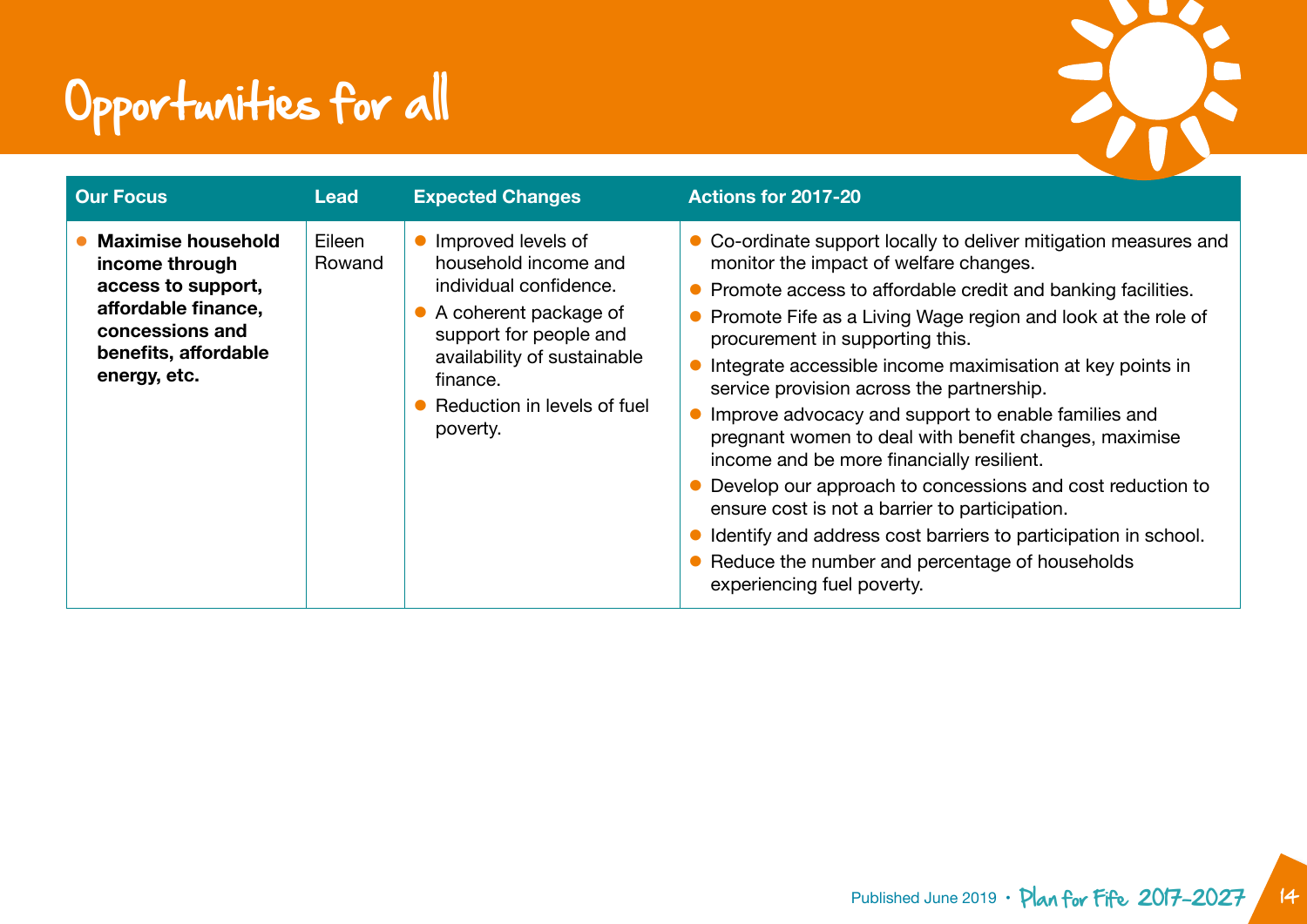

| <b>Our Focus</b>                                                                                                                                                                                                                                                                                                                                                                                                                                                                                                                                         | <b>Lead</b>       | <b>Expected Changes</b>                                                                                                                                                                                                                                                                                         | Actions for 2017-20                                                                                                                                                                                                                                                                                                                                                                                                                                                                                                                                                                                                                                                                                                                                                                                                                                                                                                                                                                                                                                                                                        |
|----------------------------------------------------------------------------------------------------------------------------------------------------------------------------------------------------------------------------------------------------------------------------------------------------------------------------------------------------------------------------------------------------------------------------------------------------------------------------------------------------------------------------------------------------------|-------------------|-----------------------------------------------------------------------------------------------------------------------------------------------------------------------------------------------------------------------------------------------------------------------------------------------------------------|------------------------------------------------------------------------------------------------------------------------------------------------------------------------------------------------------------------------------------------------------------------------------------------------------------------------------------------------------------------------------------------------------------------------------------------------------------------------------------------------------------------------------------------------------------------------------------------------------------------------------------------------------------------------------------------------------------------------------------------------------------------------------------------------------------------------------------------------------------------------------------------------------------------------------------------------------------------------------------------------------------------------------------------------------------------------------------------------------------|
| <b>Early Years support to</b><br>ensure that children<br>are ready to learn<br>when they start<br>school.<br><b>Maintain a stronger</b><br>focus on the wellbeing<br>of children and young<br>people including<br>mental wellbeing.<br>Improve staff<br>confidence in using<br>interventions to close<br>the poverty related<br>attainment gap.<br>Work with employers,<br>schools, colleges<br>and universities<br>to maximise<br>opportunities for<br>school leavers.<br><b>Improve access</b><br>to learning, work<br>and voluntary<br>opportunities. | Carrie<br>Lindsay | More children meeting<br>their key developmental<br>milestones by 27-30 month<br>review.<br>Increased awareness and<br>skills amongst staff in<br>supporting young people<br>and in closing the poverty<br>related attainment gap.<br>Improvement in number of<br>school leavers with positive<br>destinations. | • Improve access to local, affordable and flexible childcare,<br>including exploring parent led approaches to take advantage<br>of learning, training and job opportunities.<br>• Improve family engagement and support the need for early<br>communication and language development.<br>Implement evidence-based approaches to closing the poverty<br>related attainment gap.<br>Implement the 'Our Minds Matter Framework' to improve<br>support for emotional wellbeing and reduce the number of<br>children and young people who need intensive support with<br>mental health issues.<br>Improve awareness of the impact of Adverse Childhood<br>Experiences (ACE).<br>• Improve prevention to increase the proportion of children<br>supported in a home/kinship setting and reduce the proportion<br>of looked after children placed outwith Fife.<br>• Implement the Universal Health Visiting Pathway and support<br>families in building positive attachments at the earliest stages.<br>Implement an action plan to develop the young workforce, in<br>partnership with businesses and colleges. |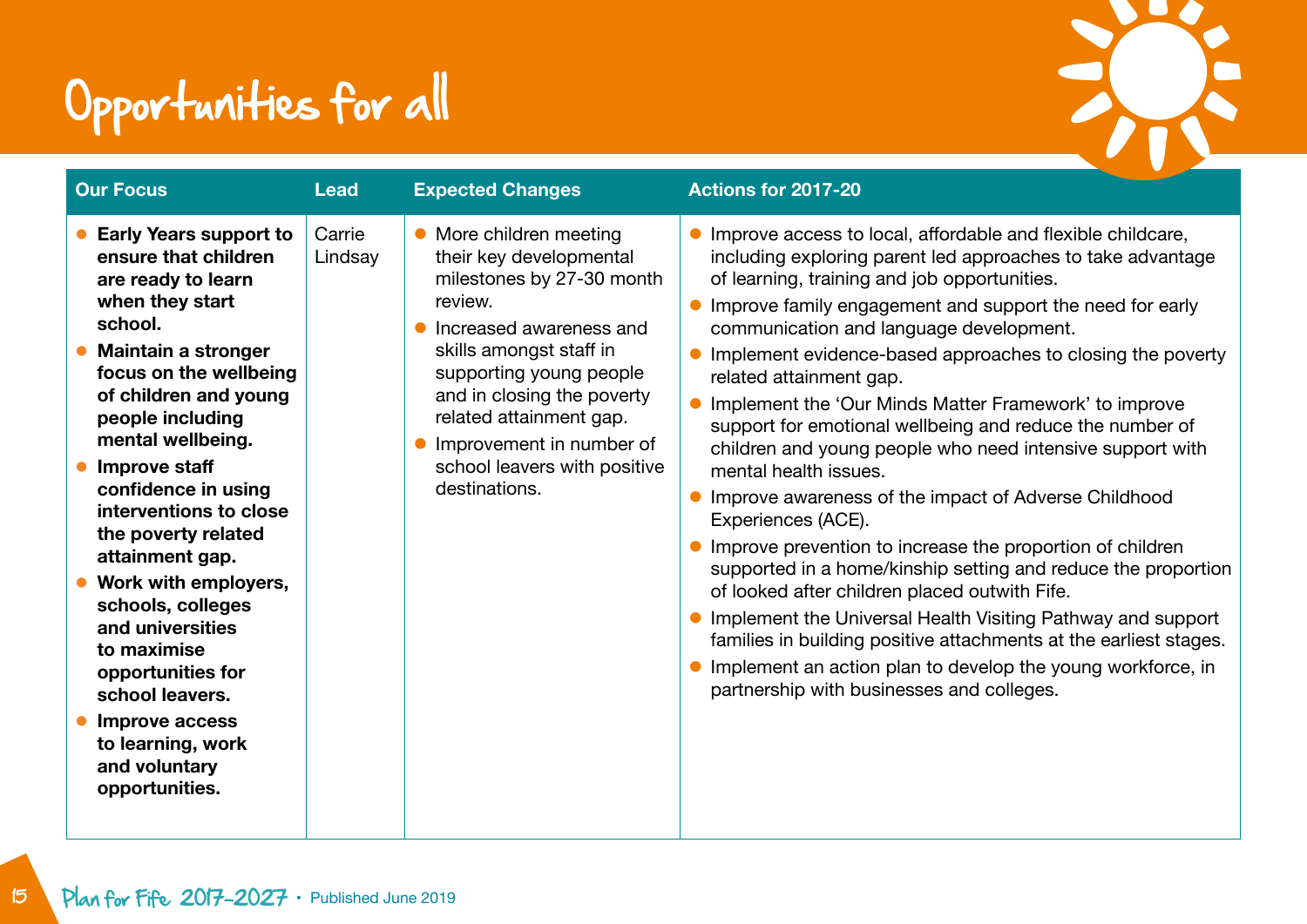

| <b>Our Focus</b>                                                                                                                     | Lead                   | <b>Expected Changes</b>                                                                      | Actions for 2017-20                                                                                                                                                                                                                                                                                                                                                                                                                                                                                                                                        |
|--------------------------------------------------------------------------------------------------------------------------------------|------------------------|----------------------------------------------------------------------------------------------|------------------------------------------------------------------------------------------------------------------------------------------------------------------------------------------------------------------------------------------------------------------------------------------------------------------------------------------------------------------------------------------------------------------------------------------------------------------------------------------------------------------------------------------------------------|
| Develop integrated<br>and community<br>based programme<br>of intervention<br>particularly around<br>obesity, alcohol and<br>smoking. | <b>Nicky</b><br>Connor | Reduction in alcohol related<br>hospital admissions.<br>Reduction in premature<br>mortality. | Strengthen the role of preventative health interventions,<br>particularly in the most disadvantaged communities.<br>Develop community capability and resilience by establishing<br>locality groups and plans and supporting community projects.<br>• Redesign care and support services to provide greater<br>collaboration, more user choice and control, and to support<br>people at particular risk of harm, deterioration or hospital<br>admission.<br>• Invest in digital solutions to promote self-monitoring, early<br>intervention and prevention. |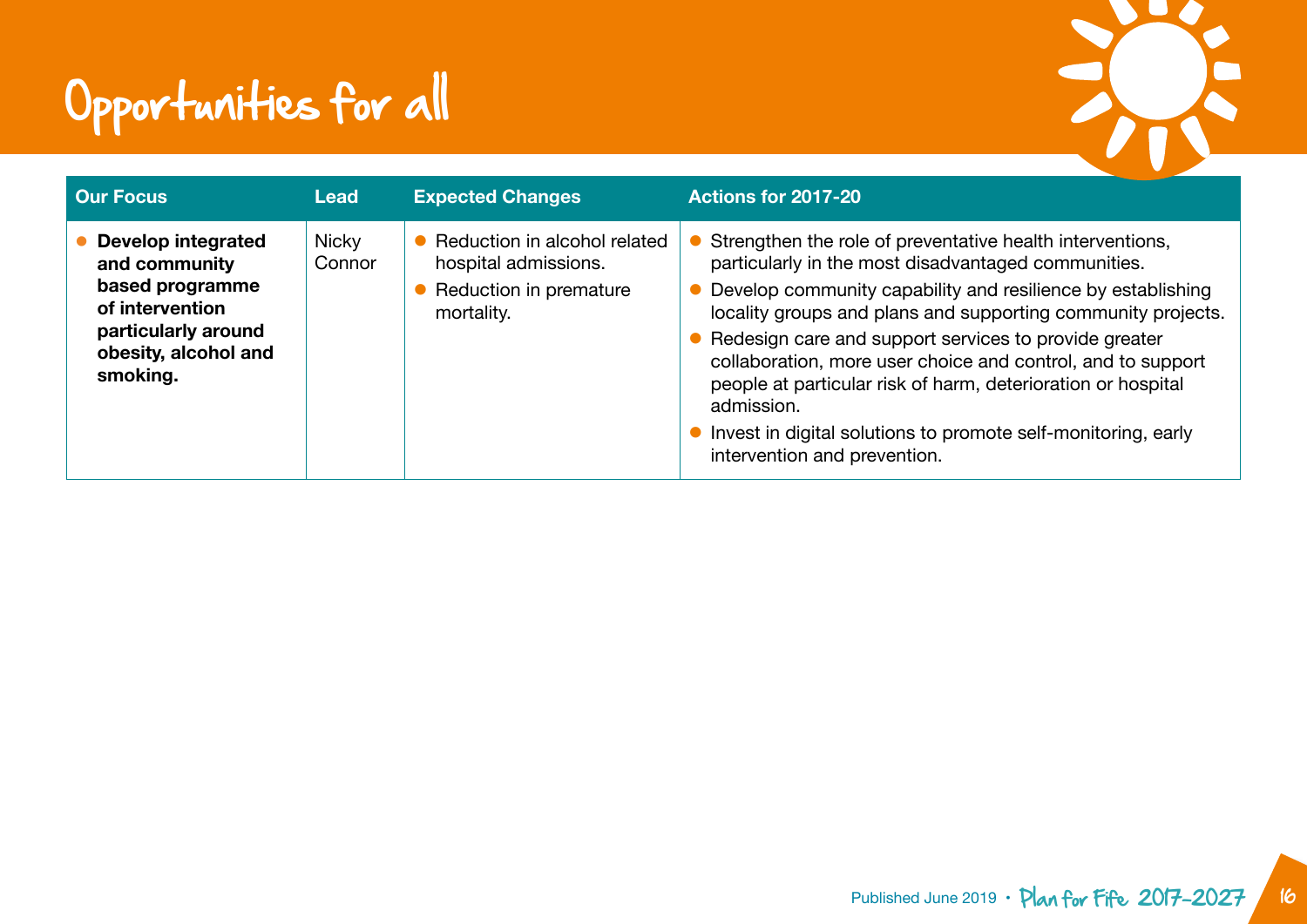# Thriving Places

Thriving places are safe, well designed and maintained places that promote wellbeing, where people are proud to be, and where they have access to the services and facilities they need at the different stages of their lives.

#### **Our Ambition for Fife**

We aim to develop thriving places across Fife – places where people can live long, happy and fulfilling lives; and places that people want to visit and invest in. Just now, there are big differences between many communities in Fife, with many parts of Mid-Fife in particular doing less well than they should. We will work together and with local communities to reduce these inequalities and to create places where people can live safe, healthy and active lives. We'll also give local people a much bigger role in helping to plan their local places to ensure they are vibrant, distinctive and in keeping with the character of their surroundings - making the most of Fife's valuable local landscapes, heritage and biodiversity, and meeting challenges of climate and economic change.

We aim to ensure that Fife's local communities have a good range of local services that are easy to access, meeting the needs of both local residents and visitors. Our thriving places will be places where people feel they belong to their community, enjoy their environment and have access to high quality open spaces; good, affordable housing; and community facilities.

Our seven area committees and local community planning groups will co-ordinate our work to create thriving places through seven local community plans. To ensure we focus our efforts on those areas in Fife that are facing the biggest challenges, we will also develop a number of 'neighbourhood plans' In this way, we aim to target our resources carefully, with a focus on Mid-Fife, while considering how best to connect people to the opportunities that are available throughout Fife and beyond.

#### **Our Challenges**

- Our town centres need to meet changing needs in order to support viable mixed economies and communities.
- The quality of the local environment in many communities is poorer than in other parts of Fife.
- Fife's population is changing rapidly, with more than 20,000 new homes needed over the next 10 years, bringing economic opportunities for Fife.
- Too many homes in Fife are poor quality, and Fife has high levels of fuel poverty.
- l Many of our community facilities and amenities are in poor condition and do not meet the needs of local people.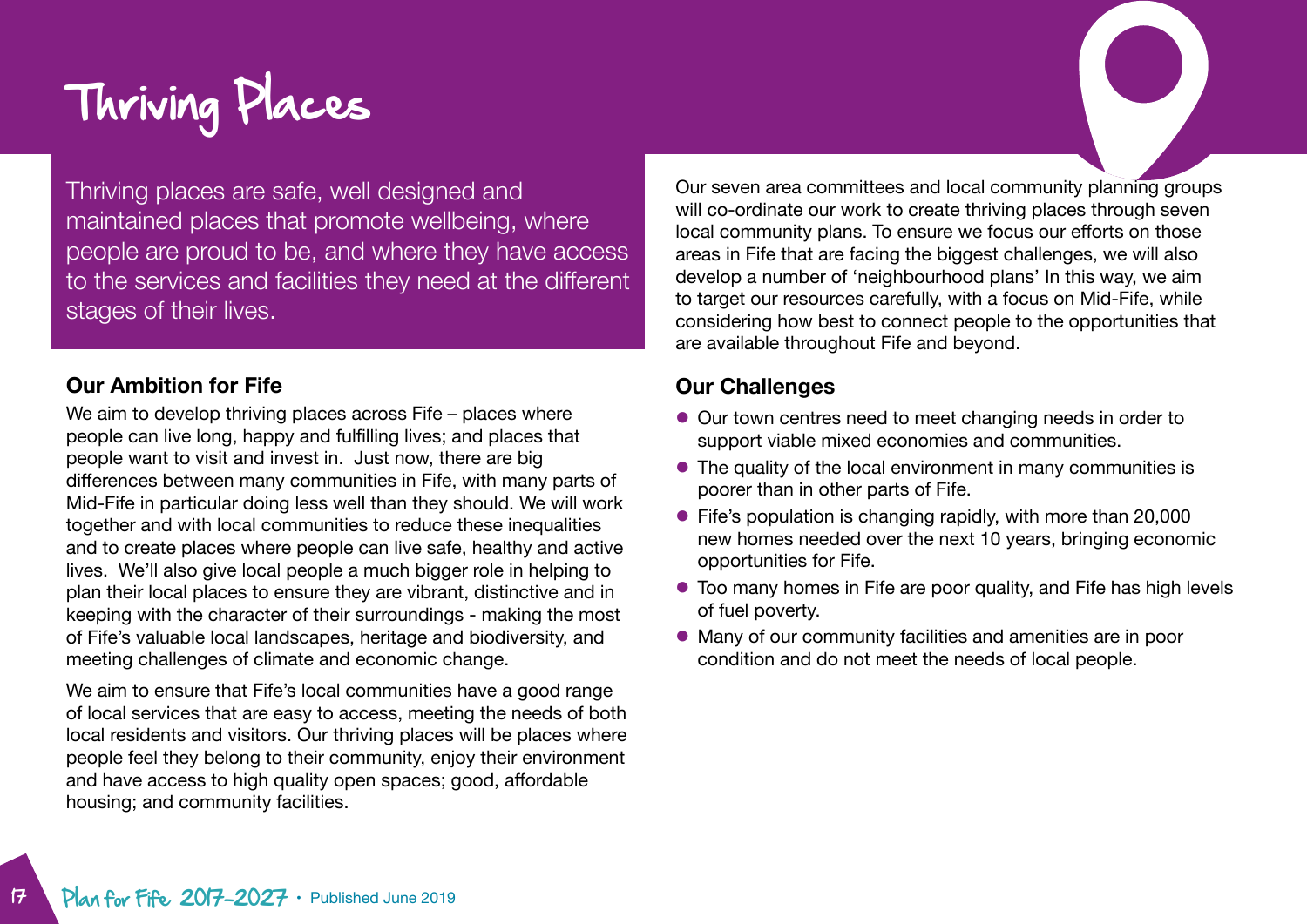

| <b>Our Focus</b>                                                                                                                                                        | <b>Lead</b>       | <b>Expected Changes</b>                                                                                                                                                          | <b>Actions for 2017-20</b>                                                                                                                                                                                                                                                                                                                                                                                                                                                                                                                                                                                                                                                                                                 |
|-------------------------------------------------------------------------------------------------------------------------------------------------------------------------|-------------------|----------------------------------------------------------------------------------------------------------------------------------------------------------------------------------|----------------------------------------------------------------------------------------------------------------------------------------------------------------------------------------------------------------------------------------------------------------------------------------------------------------------------------------------------------------------------------------------------------------------------------------------------------------------------------------------------------------------------------------------------------------------------------------------------------------------------------------------------------------------------------------------------------------------------|
| • Increase the supply<br>of housing, improve<br>conditions in the<br>private rented sector<br>and improve access<br>to information and<br>advice on housing<br>choices. | Michael<br>Enston | • 3,500 additional affordable<br>rented houses.<br>• Adequate infrastructure<br>availability.<br>• Reductions in<br>homelessness, and sub-<br>standard private sector<br>housing | • Promote investment and align public sector capital investment<br>to unlock developer funding for transport and education<br>infrastructure.<br>• Deliver an integrated approach to support the delivery of<br>strategic housing across Fife's nine identified 'strategic<br>development areas'.<br>• Deliver a 'Phase 3' affordable housing programme of 3,500<br>homes by 2022.<br>• Implement robust measures to improve private sector housing<br>conditions.<br>• Prevent homelessness by providing more housing options and<br>supporting households to sustain their accommodation.<br>• Deliver energy efficiency measures to reduce fuel poverty and<br>improve health and wellbeing across all housing tenures. |
| lnvest in key town<br>centres through a<br>'town centre first'<br>principle.                                                                                            | Keith<br>Winter   | • Better digital connectivity<br>and access.<br>• Town centres are attractive<br>and used.                                                                                       | • Implement a pilot for the use of non-domestic rates relief to<br>support and promote town centres.<br>• Use town centre funds to attract external funding to improve the<br>environment and built heritage in town centres.<br>• Promote 'digital towns', including free public Wi-Fi, initially in<br>Mid-Fife's key town centres.<br>• With local business groups, explore the potential for creating<br>new Business Improvement Districts.<br>• Bring derelict land and buildings back into use.                                                                                                                                                                                                                     |

 $\bigcirc$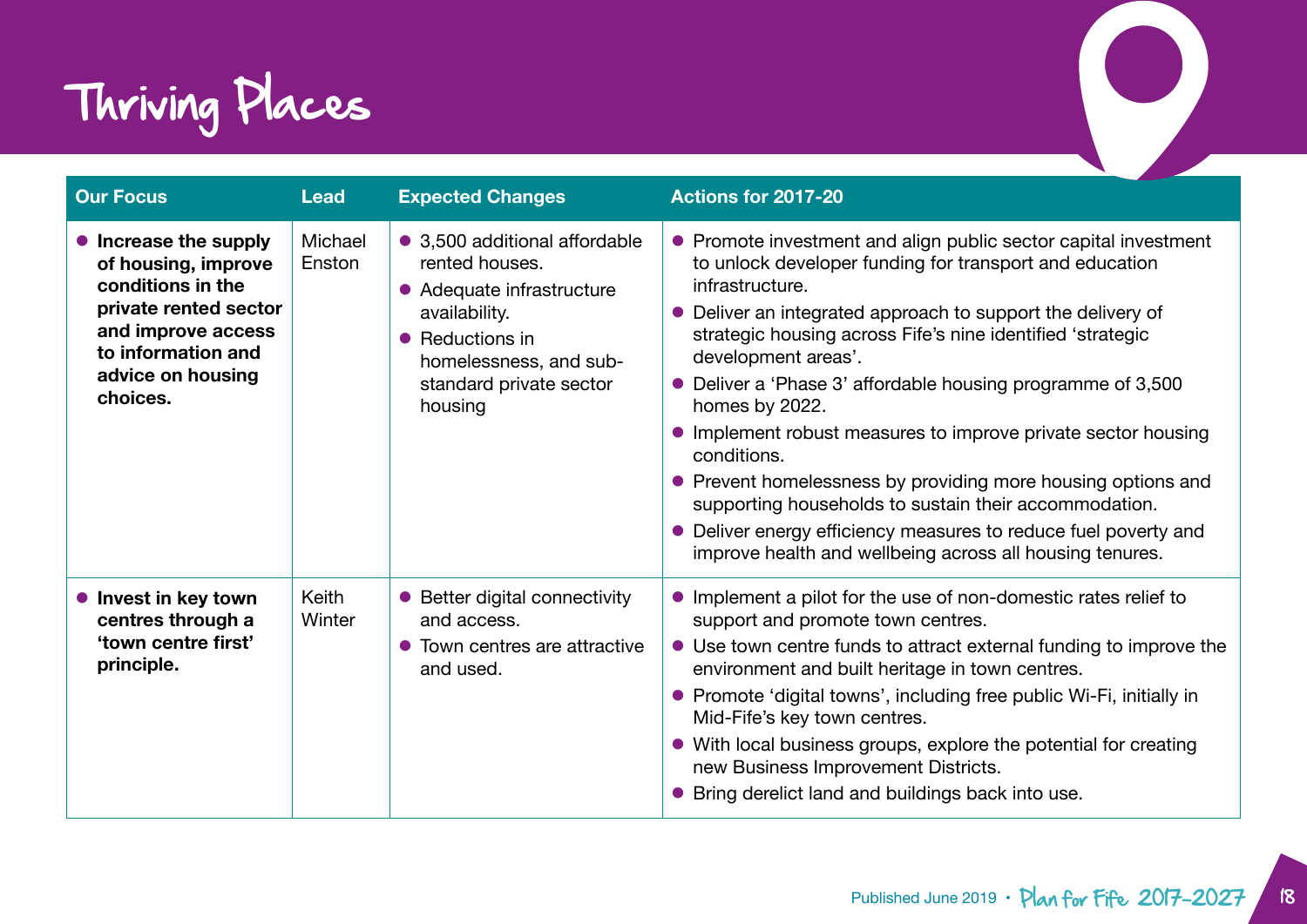

| Thriving Places                                                                                                                                                   |                        |                                                                                                                                                                                           |                                                                                                                                                                                                                                                                                                                                                                                                                                                                                                                                                                                                                                    |  |
|-------------------------------------------------------------------------------------------------------------------------------------------------------------------|------------------------|-------------------------------------------------------------------------------------------------------------------------------------------------------------------------------------------|------------------------------------------------------------------------------------------------------------------------------------------------------------------------------------------------------------------------------------------------------------------------------------------------------------------------------------------------------------------------------------------------------------------------------------------------------------------------------------------------------------------------------------------------------------------------------------------------------------------------------------|--|
| <b>Our Focus</b>                                                                                                                                                  | <b>Lead</b>            | <b>Expected Changes</b>                                                                                                                                                                   | <b>Actions for 2017-20</b>                                                                                                                                                                                                                                                                                                                                                                                                                                                                                                                                                                                                         |  |
| $\bullet$ Invest in<br>preventative<br>community<br>safety measures<br>and improve<br>collaborative<br>working, with a<br>focus on the areas<br>of greatest need. | Sandy<br><b>Brodie</b> | • Reduction in crime and fear<br>of crime.<br>• Reduced gap between the<br>safest and least safe parts<br>of Fife.<br>• Reduction in offending<br>and re-offending through<br>prevention. | Deliver co-ordinated action to reduce anti-social behaviour, with<br>a clear focus on those areas with the greatest problems.<br>Improve information sharing and collaborative working to<br>promote public protection and safer communities.<br>Reduce levels of unintentional injury through targeted<br>interventions and enhanced home safety visits.<br>Reduce levels of re-offending by providing support for people<br>with an offending history.<br>Promote public health and public safety through better<br>collaboration, including staff co-location, in the delivery of<br>regulation and public protection services. |  |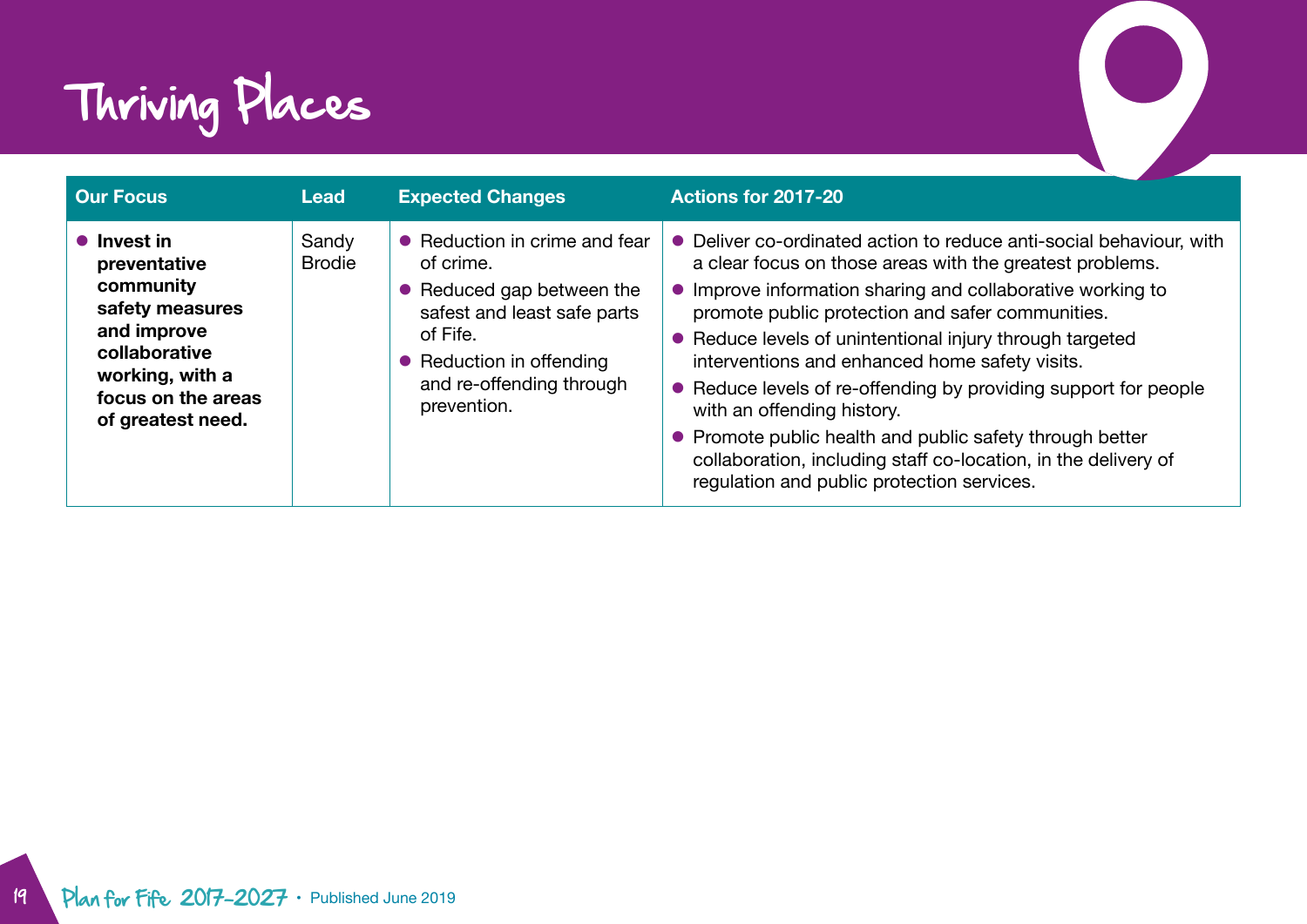

| Thriving Places                                                                                                                                                                                                                                               |                   |                                                                                                                                                                                                                                                                         |                                                                                                                                                                                                                                                                                                                                                                                                                                                                                                                                                                                                                                                                                                                                                                                                                                                                                                                                                                                                                                                                                                                                                                                                                                                                                                                                                                                                              |  |  |  |
|---------------------------------------------------------------------------------------------------------------------------------------------------------------------------------------------------------------------------------------------------------------|-------------------|-------------------------------------------------------------------------------------------------------------------------------------------------------------------------------------------------------------------------------------------------------------------------|--------------------------------------------------------------------------------------------------------------------------------------------------------------------------------------------------------------------------------------------------------------------------------------------------------------------------------------------------------------------------------------------------------------------------------------------------------------------------------------------------------------------------------------------------------------------------------------------------------------------------------------------------------------------------------------------------------------------------------------------------------------------------------------------------------------------------------------------------------------------------------------------------------------------------------------------------------------------------------------------------------------------------------------------------------------------------------------------------------------------------------------------------------------------------------------------------------------------------------------------------------------------------------------------------------------------------------------------------------------------------------------------------------------|--|--|--|
| <b>Our Focus</b>                                                                                                                                                                                                                                              | <b>Lead</b>       | <b>Expected Changes</b>                                                                                                                                                                                                                                                 | Actions for 2017-20                                                                                                                                                                                                                                                                                                                                                                                                                                                                                                                                                                                                                                                                                                                                                                                                                                                                                                                                                                                                                                                                                                                                                                                                                                                                                                                                                                                          |  |  |  |
| lnvest in sport,<br>leisure, culture and<br>learning activities,<br>and integrate<br>community services<br>and provision.<br>• Deliver targeted<br>investment in<br>Fife's green and<br>public spaces, and<br>promote sustainable<br>management<br>solutions. | Michael<br>Enston | • Better access to high<br>quality, affordable,<br>accessible facilities and<br>provision.<br>• More financially sustainable<br>community facilities.<br>• Better use of open space<br>and parks.<br>• Greater participation levels<br>in sport and improved<br>health. | • Implement measures that provide a quick response to local<br>environmental issues and promote community pride in local public<br>spaces.<br>• Implement alternative, low-impact management models for parks<br>and greenspace across Fife.<br>• Implement a programme of sustainable management for Fife's<br>woodlands.<br>• Expand the coverage of Fife's woodlands to meet the multiple<br>targets with the Fife Forestry and Woodland Strategy to promote<br>community and biodiversity benefits.<br>• Map community provision across Fife, identify gaps and take action<br>to improve access to local assets and facilities.<br>• Implement measures to improve access to green recreation and<br>play space, especially in more deprived communities, in order to<br>maximise health, education and biodiversity benefits, and support<br>initiatives that reduce social isolation.<br>• Develop a high quality active travel network and infrastructure to<br>connect communities.<br>• Improve affordable and sustainable travel and public transport,<br>particularly in rural parts of Fife and during evenings and weekends.<br>• Promote opportunities for people to take advantage of new<br>technologies and the internet, including access to high speed<br>broadband services and Wi-Fi across rural Fife.<br>• Promote participation in sport, physical activity and healthy lifestyles. |  |  |  |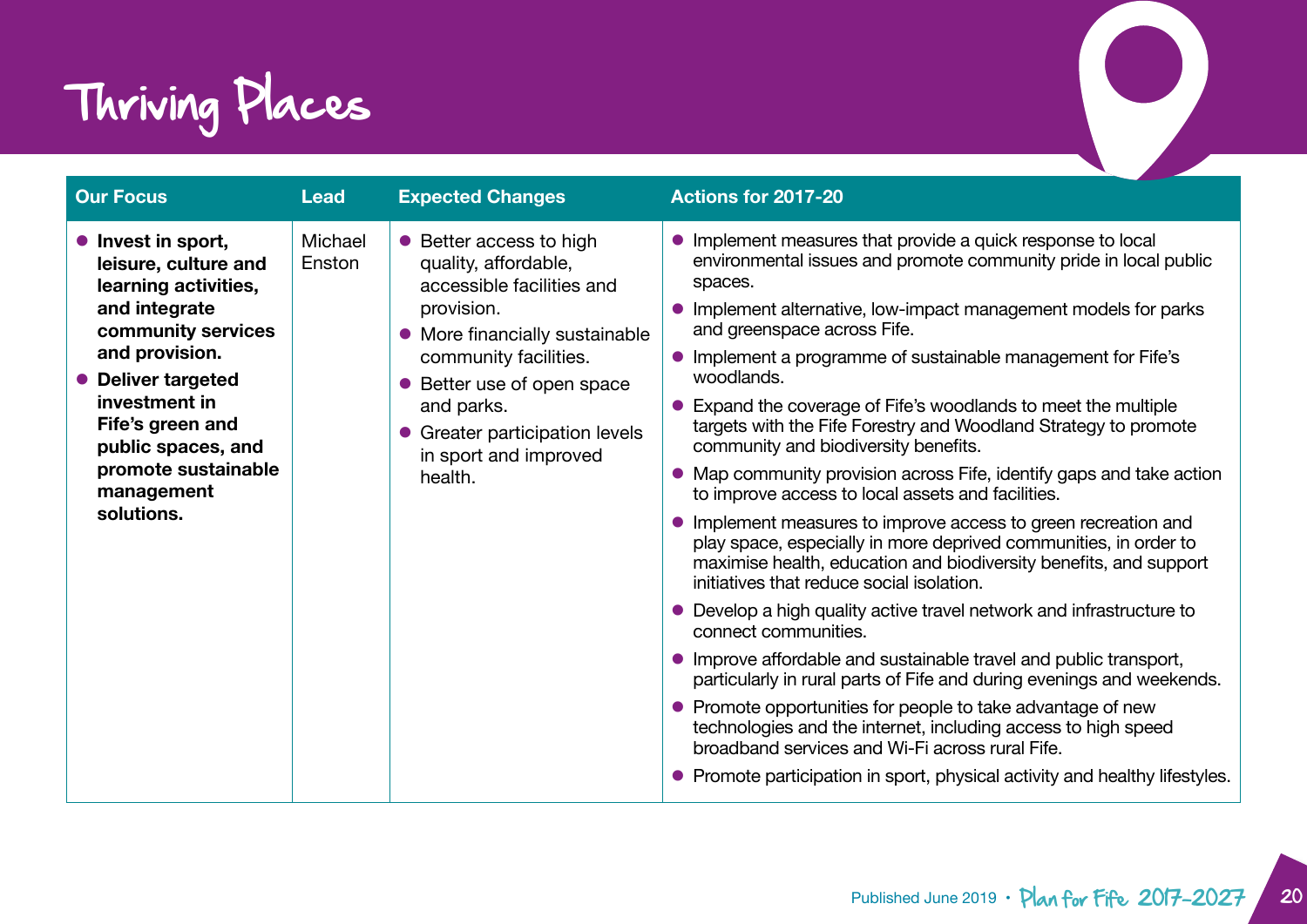## Inclusive Growth and Jobs

Growth in the local economy should benefit everyone and shouldn't pass people and places by. We will therefore focus on improving investment, growth and participation by businesses, people, and communities, particularly in the Mid-Fife area. We aim to support businesses to grow and to make sure that communities benefit from new business investment.

### **Our Ambition for Fife**

We know that Fife faces a number of economic challenges, including relatively low productivity, localised high unemployment and a challenging economic climate ahead. The Mid-Fife area in particular has one of the highest levels of unemployment in Scotland, despite having two of Fife's main centres of employment - Glenrothes and Kirkcaldy. This is partly because of a failure to connect people, businesses and places, not just within Fife, but nationally and globally.

We aim to reverse this and to connect our people, businesses and places within Fife, and with the rest of Scotland and the world. We also aim to promote sustainable, locally-rooted businesses that have a strong attachment to their local area, creating local jobs, promoting local supply chains and keeping more wealth and community benefits locally. We intend to promote investment to create more and better paid jobs. We also want more people participating economically and we want people to reach their full potential.

#### **Our Challenges**

- l Lack of investment in Fife's industrial estates and business infrastructure.
- Fife, and particularly Mid-Fife, needs more businesses, with more of these trading outside Fife and investing in innovation and growth to improve their resilience and competitiveness.
- Digital technology is rapidly changing and people and businesses need to keep up to date with this so they are not left behind.
- We are not making the most of all our tourism assets to grow existing or new businesses.
- **•** Travelling around Fife to access work can be difficult and the cost of travel can also be a barrier.
- The need to reduce the local and global environmental impact of our consumption and production presents both a challenge and an opportunity for new economic activity.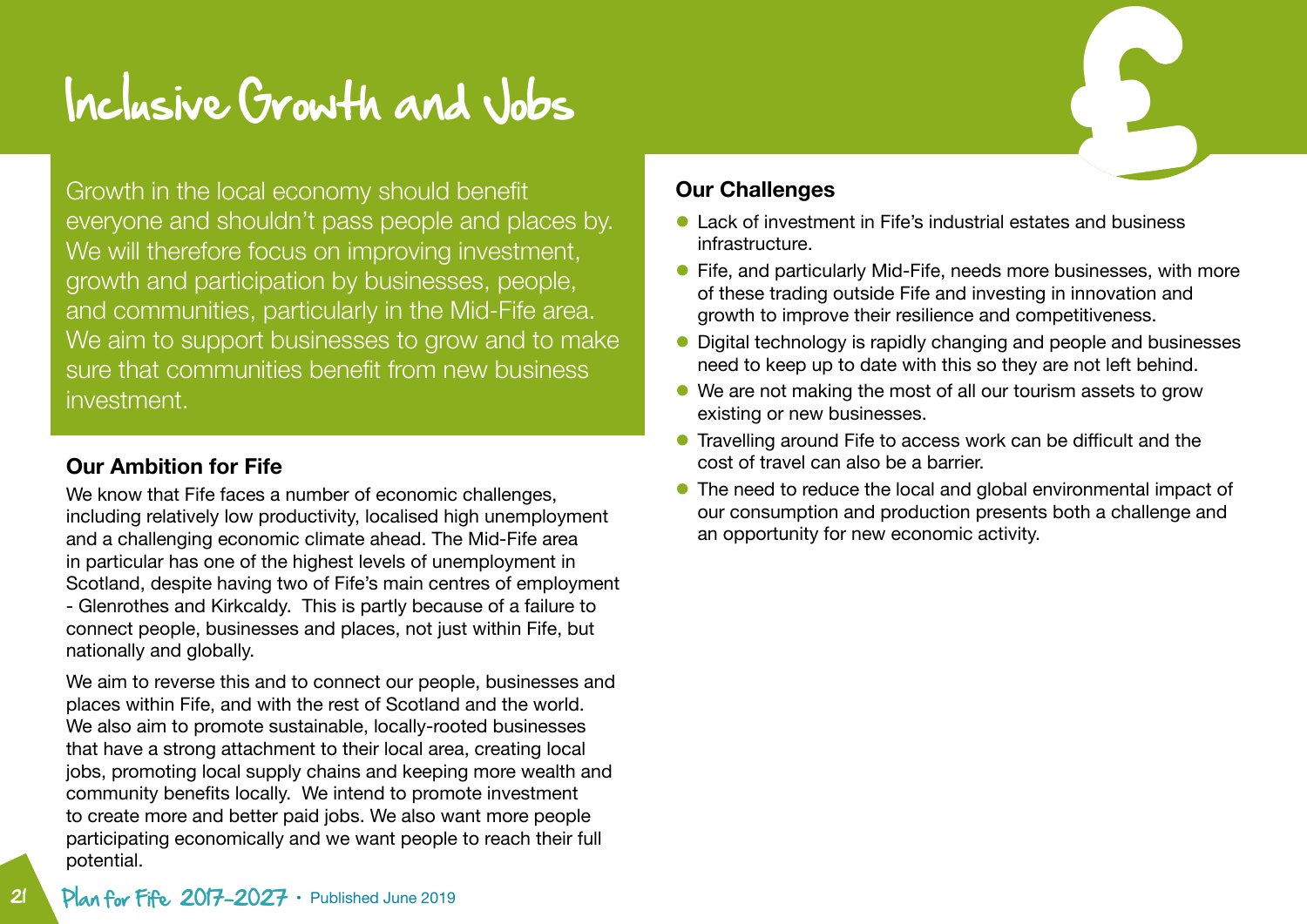## Inclusive Growth and Jobs

| <b>Our Focus</b>                                                                                                                                                                                                                                                                                                                                                                                                                                                                                                                           | <b>Lead</b>     | <b>Expected Changes</b>                                                                                                                                                                                         | Actions for 2017-20                                                                                                                                                                                                                                                                                                                                                                                                                                                                                                                                                                                                                                                                                                                                                                                                                                                                                                                                                                                                                                                                                                                                                                                                                                                                                                                                                                                                                                                                                                                                                                                                                                                                                           |
|--------------------------------------------------------------------------------------------------------------------------------------------------------------------------------------------------------------------------------------------------------------------------------------------------------------------------------------------------------------------------------------------------------------------------------------------------------------------------------------------------------------------------------------------|-----------------|-----------------------------------------------------------------------------------------------------------------------------------------------------------------------------------------------------------------|---------------------------------------------------------------------------------------------------------------------------------------------------------------------------------------------------------------------------------------------------------------------------------------------------------------------------------------------------------------------------------------------------------------------------------------------------------------------------------------------------------------------------------------------------------------------------------------------------------------------------------------------------------------------------------------------------------------------------------------------------------------------------------------------------------------------------------------------------------------------------------------------------------------------------------------------------------------------------------------------------------------------------------------------------------------------------------------------------------------------------------------------------------------------------------------------------------------------------------------------------------------------------------------------------------------------------------------------------------------------------------------------------------------------------------------------------------------------------------------------------------------------------------------------------------------------------------------------------------------------------------------------------------------------------------------------------------------|
| $\bullet$ Invest in a<br>modern business<br>infrastructure and in<br>developing national<br>and international<br>markets for Fife's<br>businesses.<br>● Promote investment<br>in areas such as the<br><b>Green Economy,</b><br>tourism and in STEM<br>related businesses<br>and skills.<br>• Invest in<br>apprenticeships, skills<br>and access together<br>with business<br>innovation.<br>• Work with<br>communities and<br>businesses to ensure<br>that physical and<br>mental health issues<br>are not barriers to<br>sustaining work. | Keith<br>Winter | Increase in better<br>$\bullet$<br>paid jobs.<br>Increase in locally<br>rooted businesses.<br>Increase in<br>apprenticeship<br>opportunities.<br>Fewer barriers to<br>skills development<br>and job experience. | Invest in modern business clusters as a focus for business activity and<br>investment.<br>Regenerate our industrial estates, driven by innovation in digital and low carbon<br>technologies.<br>Develop markets for Fife businesses, for example, for public services and low<br>carbon and digital businesses.<br>Deliver an international trade programme, both physical and digital, at a Fife and<br>regional level.<br>Deliver a sustainable energy and climate action plan for Fife and identify<br>opportunities for sustainable businesses and energy generation.<br>Develop a Mid-Fife green industry hub, including decommissioning.<br>Create more opportunities to upskill the existing workforce, and support<br>continuing professional development (CPD) opportunities, along with further CPD<br>for educators.<br>Develop a Mid-Fife technology led business cluster, building on the network of<br>business hubs, university spin-outs and commercialisation projects.<br>Use new technology to extend access to learning in STEM subjects.<br>Roll out foundation, modern and graduate apprentice programmes.<br>Build connections between communities, colleges, universities and businesses<br>to improve innovation.<br>Promote the Fife talent pool to attract new large employers with highly paid jobs.<br>Establish a more collaborative regional programme of employability and skills<br>training.<br>Deliver a network of enterprise and incubation centres throughout Fife.<br>Implement the business charter, which includes providing mental health friendly<br>workplaces.<br>Redesign employability pathway activities to address physical and mental health<br>challenges. |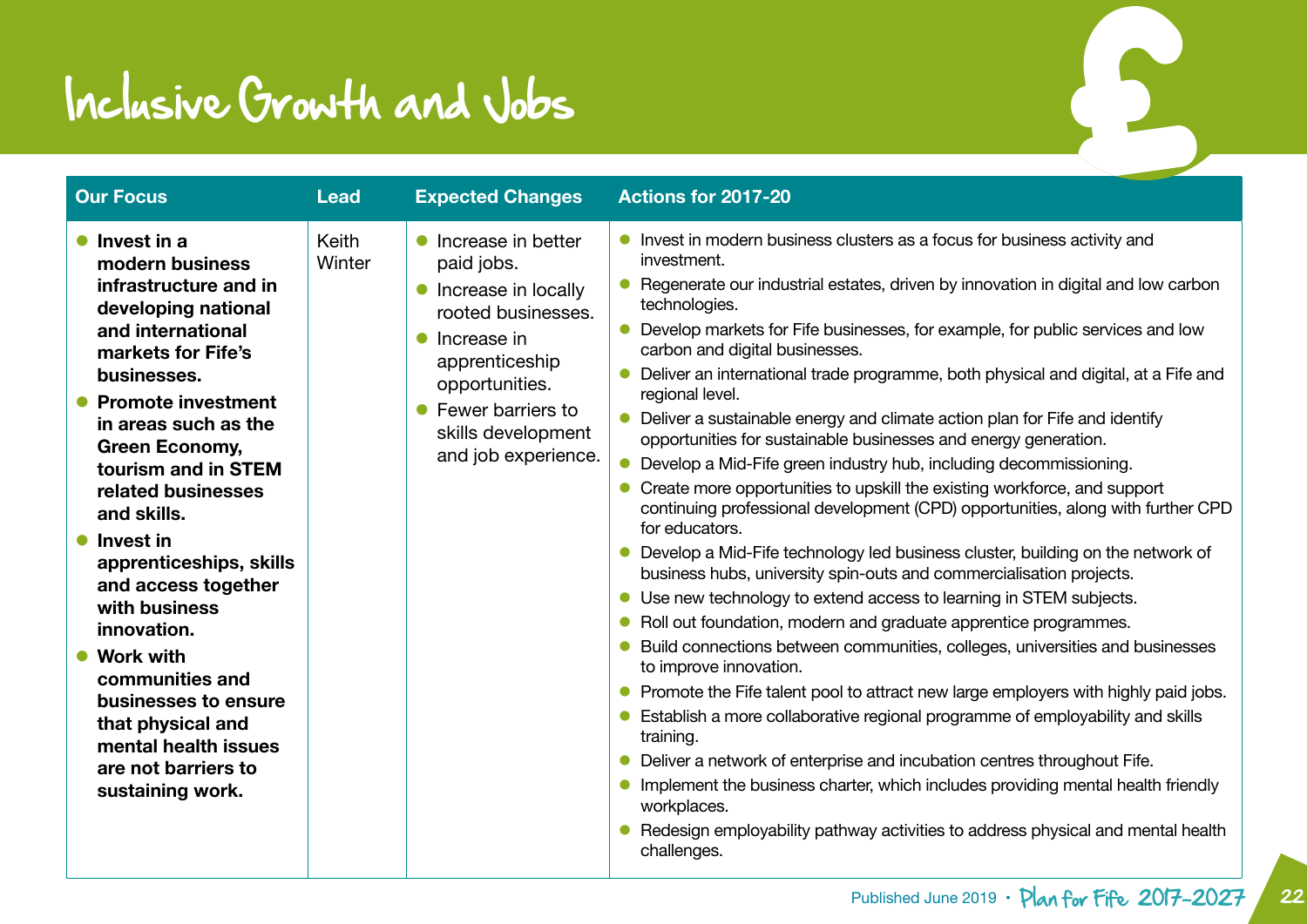## Inclusive Growth and Jobs

| <b>Our Focus</b>                                                                                                        | Lead              | <b>Expected Changes</b>                                                                                                     | Actions for 2017-20                                                                                                                                                                                                                                                                                                                                                                                                                                                                                                                                                                         |
|-------------------------------------------------------------------------------------------------------------------------|-------------------|-----------------------------------------------------------------------------------------------------------------------------|---------------------------------------------------------------------------------------------------------------------------------------------------------------------------------------------------------------------------------------------------------------------------------------------------------------------------------------------------------------------------------------------------------------------------------------------------------------------------------------------------------------------------------------------------------------------------------------------|
| Invest in connectivity,<br>particularly transport,<br>and digital and<br>workforce mobility.                            | Keith<br>Winter   | Reduction in levels<br>of poverty and<br>disadvantage in<br>Mid-Fife.<br>Increase in number<br>of business hubs.            | Develop business cases for (capital) investment in transport<br>infrastructure, including the Levenmouth Rail Link, the A92 and<br><b>Standing Stane Road.</b><br>Develop an investment plan for Fife's digital assets.<br>Deliver a digital support programme to help more businesses adopt<br>digital technologies faster.<br>Deliver easy access sustainable travel information.<br>Explore ways of delivering a workforce mobility solution in Mid-Fife, for<br>example, a single travel card.<br>Roll out the workforce mobility solution to the rest of Fife and the city<br>regions. |
| <b>Make more of Fife's</b><br>natural, cultural and<br>historic assets to<br>improve year round<br>visitor opportunity. | Katherine<br>Leys | Fife is a leading<br>tourist and visitor<br>destination.<br>Increase in<br>tourist related<br>employment and<br>businesses. | Develop a year-round tourism activity and events programme across<br>Fife (which includes winter events).<br>Develop area tourism asset registers to accelerate the growth of<br>tourism in key communities in Mid-Fife.<br>Maximise the potential of key tourism sectors such as food and drink.<br>Maximise the potential of key destinations such as outdoor recreation,<br>Fife Pilgrim Way, Fife Coastal Path and Forth Bridges.<br>Roll out a virtual technology interpretation programme.                                                                                            |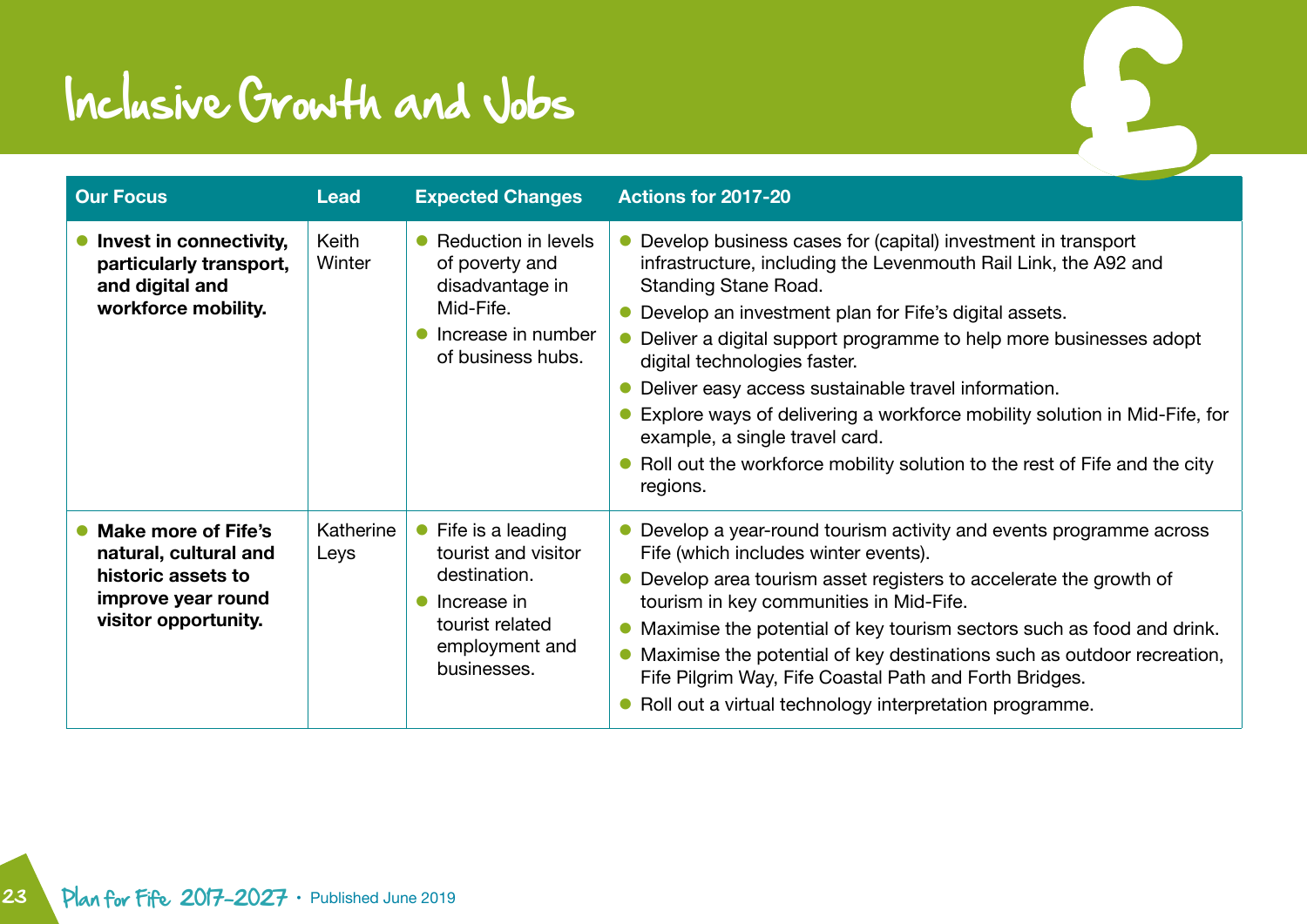# Community led services

Community led services means putting communities and service users at the heart of how we design services and building on the strengths and assets we possess in our workforce and our communities in order to deliver valued services.

#### **Our Ambition for Fife**

Our public services face unprecedented challenges due to rising service demand, continuing resource constraints, and growing levels of need as a result of changes in areas such as welfare. This all means that current approaches to the design and delivery of services will become increasingly unsustainable. There is also a significant body of evidence to suggest that current organisational models and approaches to delivery in the public sector can work against an ambition of fairness. This was reinforced by the work of the Fairer Fife Commission. The Commission found that, in Fife, there is a good understanding of the role that citizens, service users and communities can play, alongside Fife's investment of localised budgets and services. But the Commission found less evidence of real asset based work with communities to improve their resilience and develop opportunity. In responding to these challenges, we need to redesign services giving people and communities greater control, confidence and access to resources while ensuring greater collaboration and responsiveness at a local level.

We know that services work best when they are designed with the involvement of those who use them and depend on them. We also know that prevention and problem solving work most effectively where responsibility is devolved and people are supported to make a difference. The public sector can't do everything, and future success lies in helping people do more for themselves, improving collaboration across different sectors and using the opportunities provided by technology to reduce costs and improve responsiveness and levels of empowerment.

#### **Our Challenges**

- l There will be an increase in levels of need and service demand over the plan period.
- $\bullet$  There will be a reduction in available funding.
- **.** Many communities feel excluded from key decisions that affect their everyday lives.
- A great deal of public spending currently goes on dealing with the consequences of problems, rather than their causes.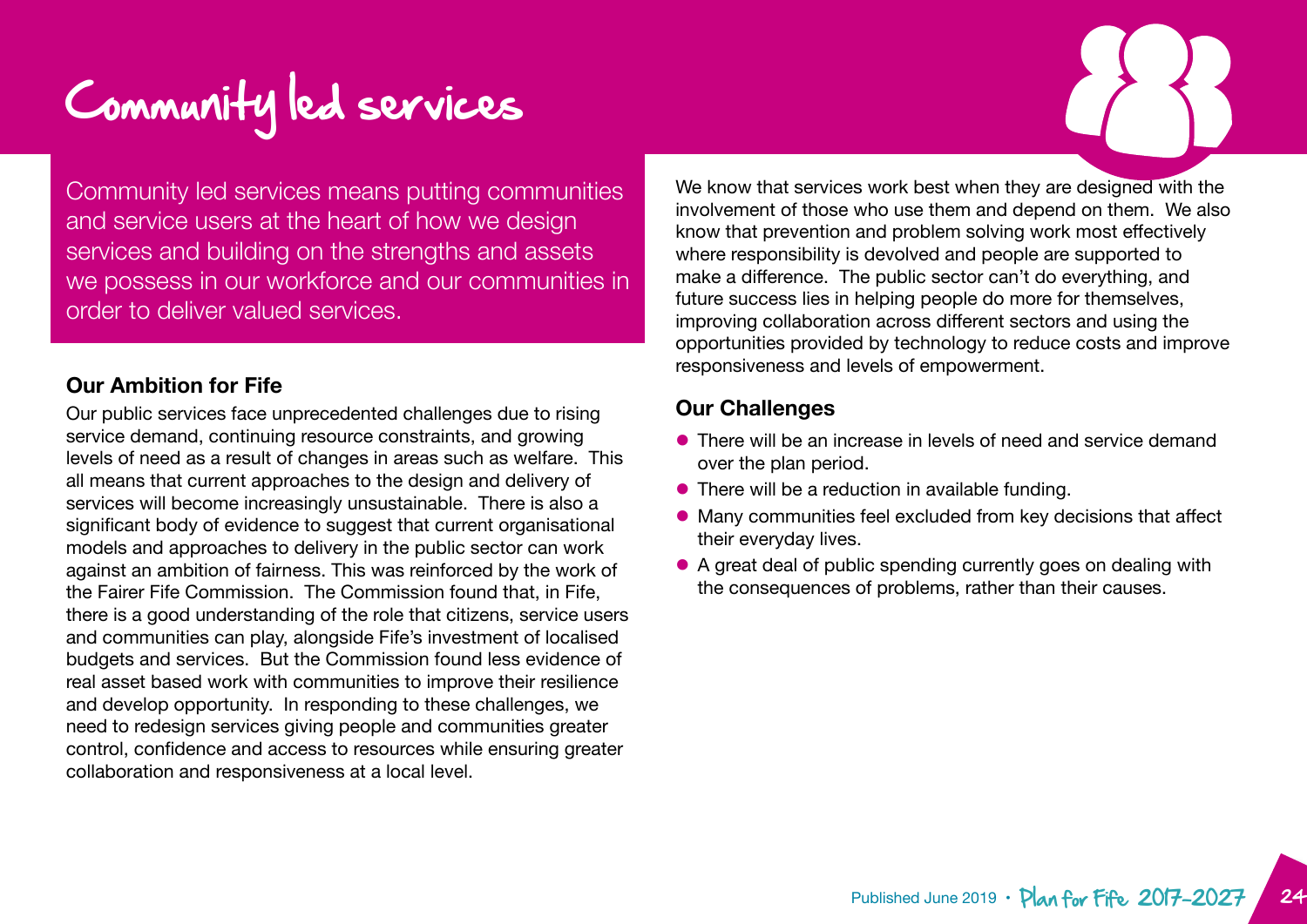

| • Roll out demand management review tools across services<br>• Develop metrics that allow us to measure progress.<br>• Enhance the role of data hubs and invest in research.<br>• Review the role of partnership groups and strengthen the<br>• Create a focus on culture change in the partnership and<br>• Promote and encourage information sharing among local<br>• Invest in decentralised delivery, service integration,<br>• Review barriers and identify opportunities for devolved<br>• Make local community planning and neighbourhoods central<br>• Identify and further devolve budget to the local level. |
|------------------------------------------------------------------------------------------------------------------------------------------------------------------------------------------------------------------------------------------------------------------------------------------------------------------------------------------------------------------------------------------------------------------------------------------------------------------------------------------------------------------------------------------------------------------------------------------------------------------------|
| • Promote more collaborative working and learning.                                                                                                                                                                                                                                                                                                                                                                                                                                                                                                                                                                     |

25 Plan for Fife 2017-2027 • Published June 2019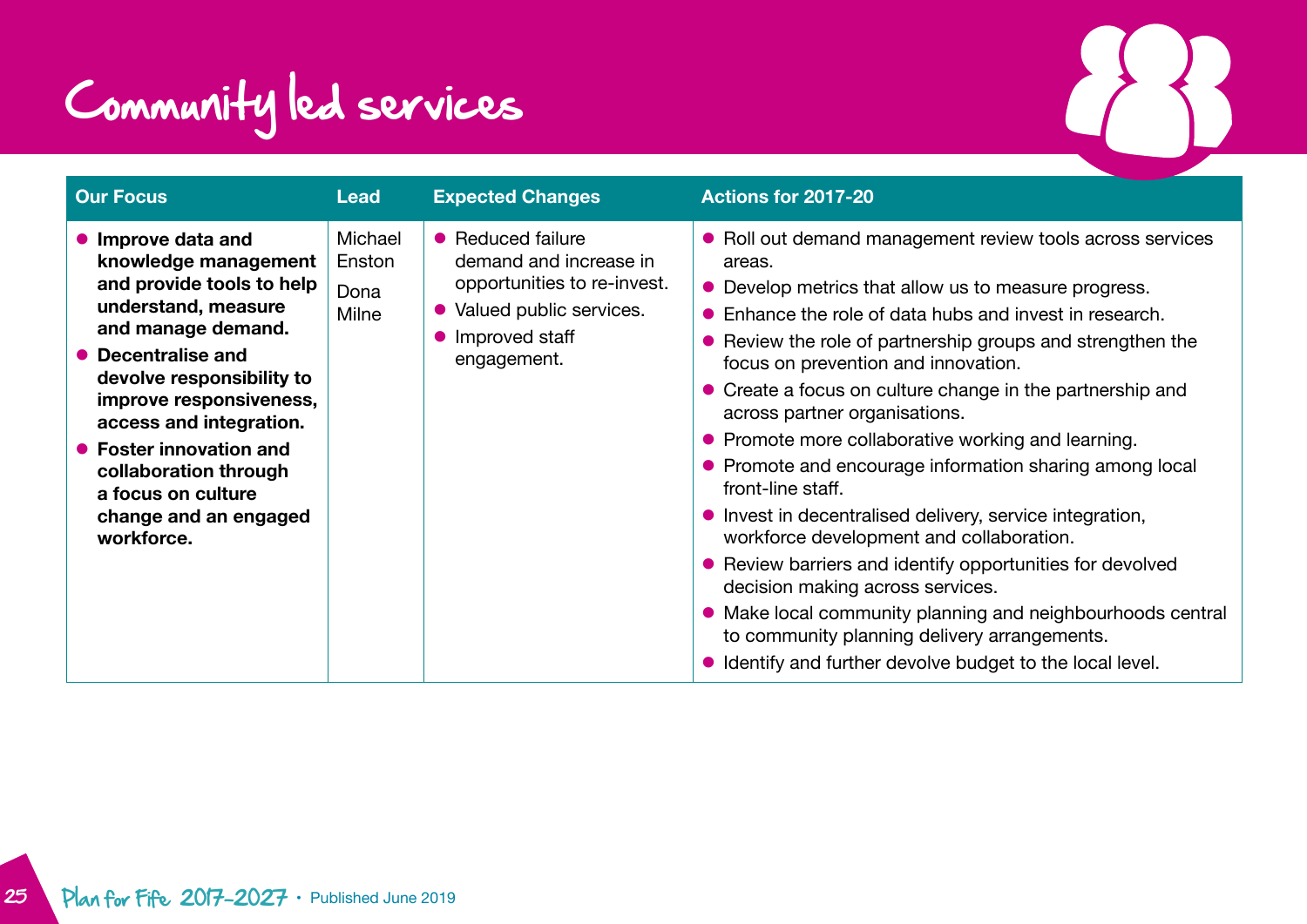# Community led services

| <b>Our Focus</b>                                                                                                                                                                                                                                                                                                                                             | <b>Lead</b>       | <b>Expected Changes</b>                                                                                                                                                                                                                                                                                                      | Actions for 2017-20                                                                                                                                                                                                                                                                                                                                                                                                                                                                                                                                                                                                                                                                                                                                                                                                                                                                                                                                                                                                                                                                                                                                                                     |
|--------------------------------------------------------------------------------------------------------------------------------------------------------------------------------------------------------------------------------------------------------------------------------------------------------------------------------------------------------------|-------------------|------------------------------------------------------------------------------------------------------------------------------------------------------------------------------------------------------------------------------------------------------------------------------------------------------------------------------|-----------------------------------------------------------------------------------------------------------------------------------------------------------------------------------------------------------------------------------------------------------------------------------------------------------------------------------------------------------------------------------------------------------------------------------------------------------------------------------------------------------------------------------------------------------------------------------------------------------------------------------------------------------------------------------------------------------------------------------------------------------------------------------------------------------------------------------------------------------------------------------------------------------------------------------------------------------------------------------------------------------------------------------------------------------------------------------------------------------------------------------------------------------------------------------------|
| • Make better use of<br>digital opportunities<br>to improve service<br>responsiveness, support<br>independent living<br>and better connect<br>communities and<br>individuals.<br>• Invest in community<br>capacity to get involved<br>and develop confidence.<br>• Improve community<br>involvement in local<br>community planning and<br>land use planning. | Michael<br>Enston | • Wider range of services<br>using digital service<br>delivery, providing<br>increased responsiveness<br>and wider capacity to<br>communities.<br>• Increased community<br>engagement and models of<br>community management.<br>• Communities involved in<br>service design, problem<br>solving, and resource<br>allocation. | Develop community digital opportunities to improve networking<br>and knowledge sharing.<br>Use social media and online tools as part of a wider programme to<br>improve community provision.<br>Jointly invest in digital opportunities to improve access,<br>information and knowledge, and build community capacity.<br>Support community asset transfer.<br>Introduce integrated and community-based design requirements<br>for future changes to services by partners.<br>• Strengthen the capacity of community groups to get involved.<br>Support the development of local plans, neighbourhood plans and<br>community led action plans.<br>Extend and further develop the use of participatory budgeting<br>to involve local people in decision making on the allocation of<br>mainstream partner resources and in designing services.<br>• Promote the use of a range of engagement approaches, such<br>as the Place Standard and charrettes, to promote effective<br>community engagement, in line with the National Standards for<br>Community Engagement.<br>Community planning partners will review their current approaches<br>to encouraging and supporting volunteering. |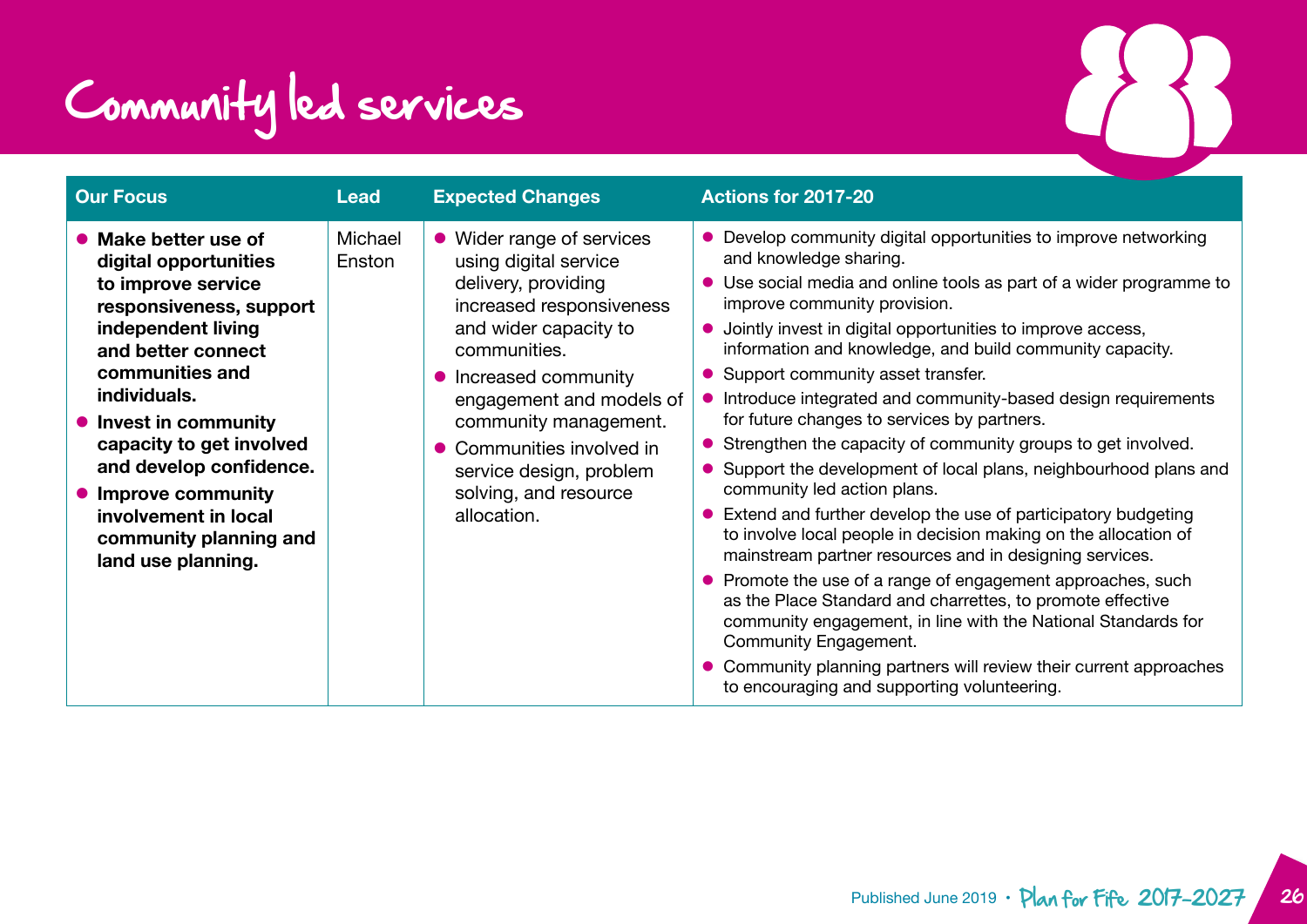Appendix 1 • Associated Plans

#### **Associated Plans and Strategies**

- è **[FIFEplan \(Local Development Plan\)](http://lpconsult.fife.gov.uk/portal/fife_ldp/fifeplan_-_adopted_plan_13/adopted_fifeplan)**
- è **[Climate Change Strategy 2014-2020](http://publications.fifedirect.org.uk/c64_FEP-Climate-ChangeStrategy-2014.pdf)**
- $\rightarrow$  **Getting the best from our land, A Land Use Strategy for [Scotland, 2016 – 2021](http://www.gov.scot/Resource/0049/00497086.pdf)**
- $→$  **[SEStran Regional Transport Strategy 2015-2025](http://www.sestran.gov.uk/wp-content/uploads/2016/11/SEStran_Regional_Transport_Strategy_Refresh_2015_Executive_Summary.pdf )**

#### **Current Partnership Delivery Plans**

- **Anti-Poverty Plan** under development
- è **[Fife Economic Strategy 2017-2027](http://www.fifeeconomypartnership.com/wp-content/uploads/sites/10/2016/10/Fifes-Economic-Strategy-2017-27.pdf)**
- è **[Fife Tourism Strategy 2014-2024](https://www.fifetourismpartnership.org/site/assets/files/2517/tourist_strategy_final_for_screen.pdf)**
- è **[Fife Children's Services Plan 2017-20](http://girfec.fife.scot/partnership-working/childrens-services/)**
- è **[Fife Health and Social Care Strategic Plan 2016-19](http://publications.fifedirect.org.uk/c64_HSCP_Approved_Strategic_Plan_2016_incl_Appendices.pdf)**
- $\rightarrow$  **Fairer Health for Fife: Fife's Health Inequalities Strategy [2015-20](http://wordpress.fifedirect.org.uk/healthyfife/wp-content/uploads/sites/53/2017/03/Fairer_Health_for_Fife_2015-2020.pdf)**
- è **[Fife Community Safety Partnership Strategy 2015-20](http://publications.fifedirect.org.uk/c64_FCSP2015-2020FinalVersion171115v2.pdf)**
- **Fife Community Justice Outcome Improvement Plan 2017-20**
- è **[Local Housing Strategy 2015-2020](http://publications.fifedirect.org.uk/c64_160404MasterLHSandOutcomes1.pdf)**
- è **[Local Transport Strategy for Fife 2006-2026](http://publications.fifedirect.org.uk/c64_LocalTransportStrategy.pdf)**
- è **[Fife Forestry and Woodland Strategy 2013-18](http://publications.fifedirect.org.uk/c64_FifeForestryWoodlandStrategy2013.pdf)**
- **Sustainable Energy Climate Action Plan** - under development
- è **Fife [Local Biodiversity Action Plan](http://publications.fifedirect.org.uk/c64_FBLAP-final.pdf) 2013-18**
- $→$  **Community Learning and Development Plan 2015-18**
- è **[Fife Sports Strategy 2014-18](http://publications.fifedirect.org.uk/c64_SportsStrategyFinalDraft060114.pdf)**
- è **[Fife Alcohol and Drug Partnership Delivery Plan](http://wordpress.fifedirect.org.uk/fadp/wp-content/uploads/sites/3/2017/05/FifeADPDeliveryPlan2015-2018FINALDRAFT.pdf) 2015-18**